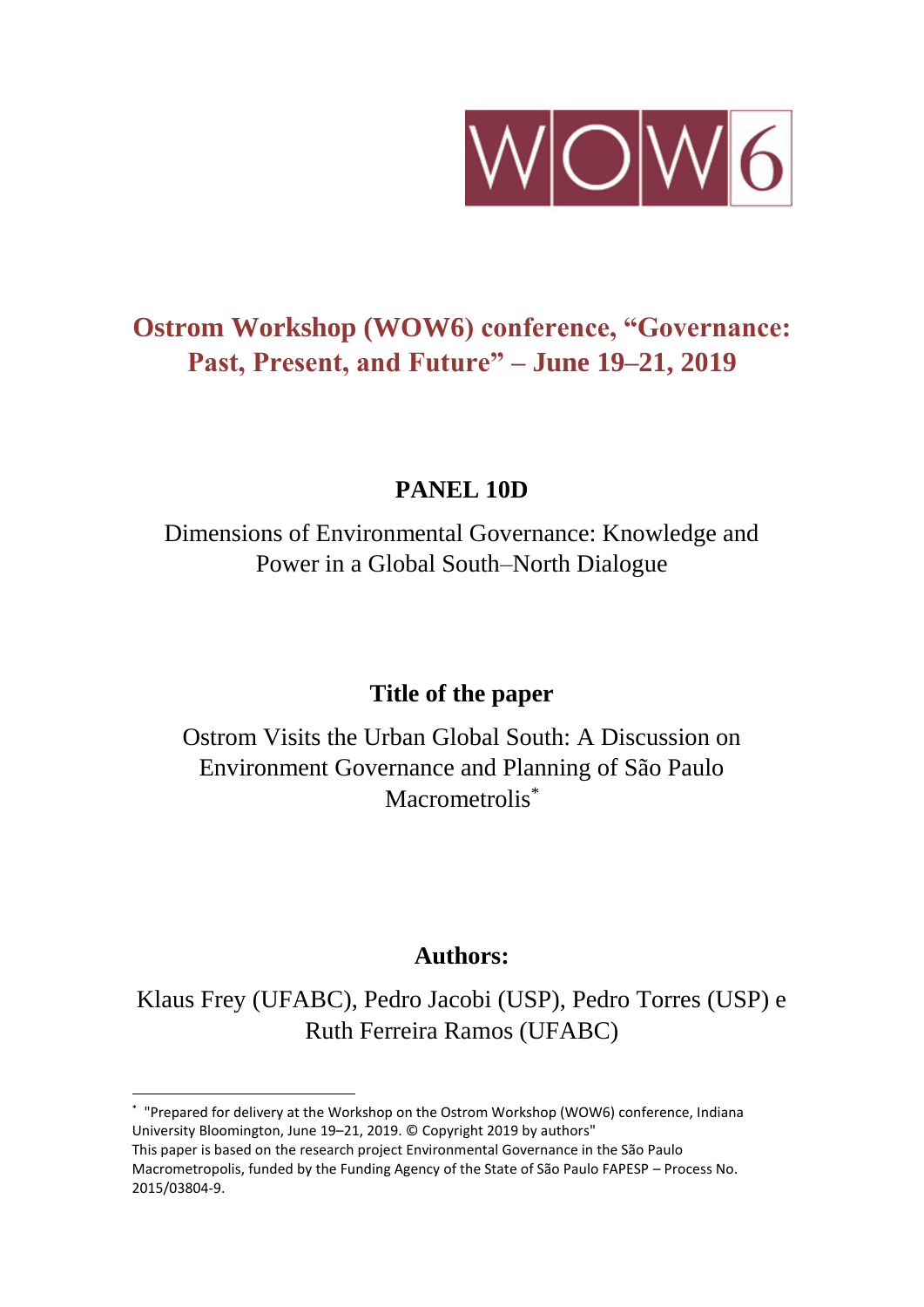### **1. Introduction**

Our paper is focused on the challenge of complexity in the age of uncertainty, emphasizing issues on planning and environmental governance in São Paulo Macrometropolis (Figure 1). Our approach has as its main framework of analysis the current trend in environmental governance towards amplifying polycentric and multilevel practices of governance, emphasizing interdisciplinary and intersectorality.

Considering that the São Paulo Macrometropolis concentrates large contingents of people, which depend on ecosystem services for their well-being, the paper emphasizes several questions arise regarding the requirements for planning and governance of highly integrated and ecologically interdependent urban agglomeration and its governance of interdependent and interconnected territories as to guarantee sustainable development within a democratically constituted State in view of the asymmetrical power relations that exist between the economic sector and the overall society, as well as within society itself.

By that, citizens and local communities, civil society and social movements could and should become, step by step, more relevant agents of change within broader multilevel and polycentric governance arrangements.

Elinor Ostrom's research related to the possibilities of cooperation, supported by commonly defined rules and institutional diversity, as an alternative or complementary tool to state and market mechanisms, has proved particularly convincing in governing collectively common-pool resources at the local level and in the rural world. The more complex "social dilemma situations" and political decision arenas are and exogenous variables have to be considered, the more difficult it is to explain why particular political behavior and outcomes occur. In this contribution, we argue that Ostrom's assumptions related to rational behavior, as the basis of game theory, only very boundedly apply to the context of metropolises in the Global South, marked by extreme biophysical, institutional,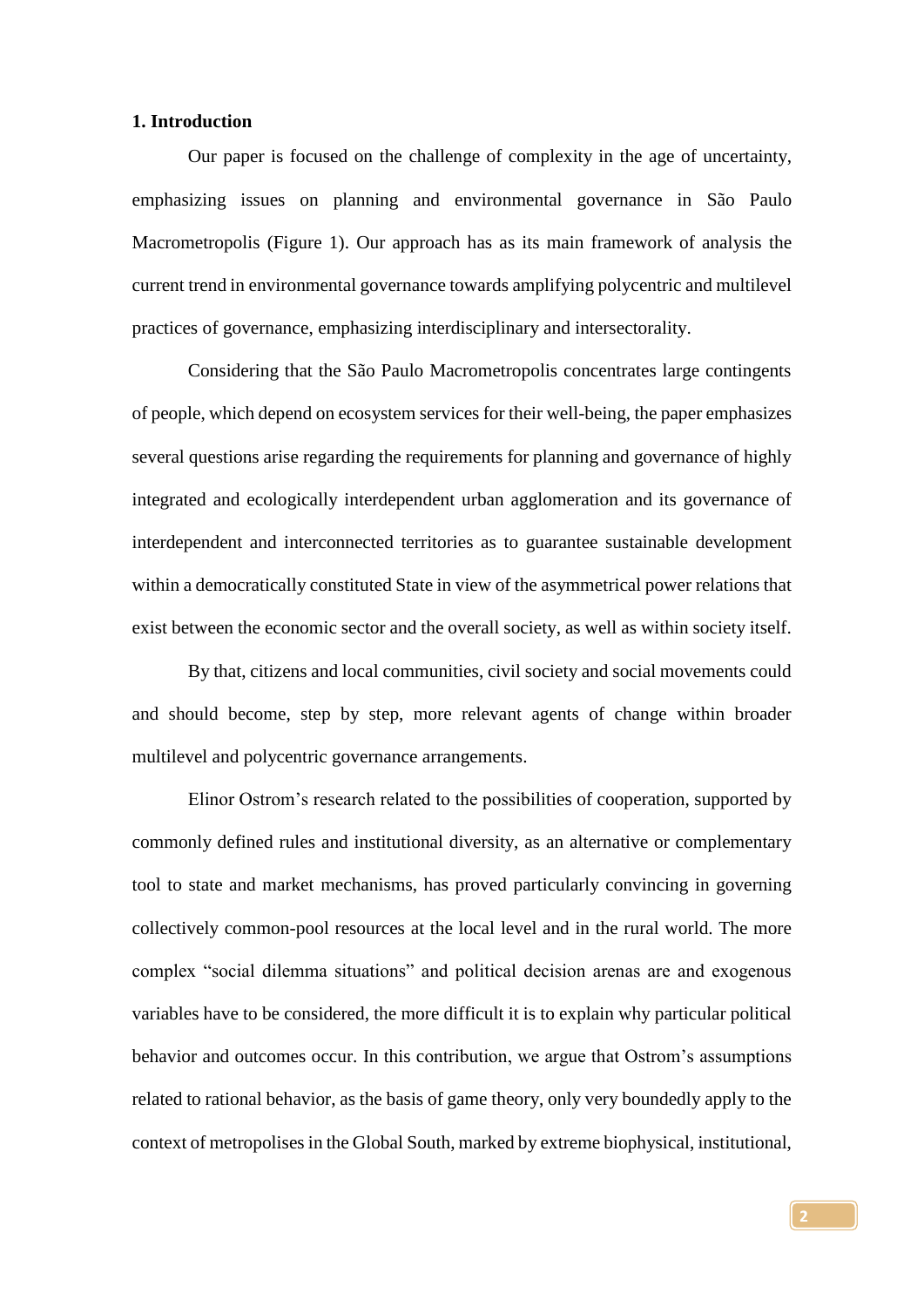and cultural diversity, as well as extreme asymmetrical power relations and, thus, political conflict structures, rendering a direct application of her framework difficult.

Considering the example of the São Paulo Macrometropolis, we point out some of these biophysical, institutional, cultural and political particularities/complexities in order to evidence the challenge of polycentric governance based on cooperation and commonly decided rules in an adverse sociopolitical context, concluding with some arising challenges the environmental governance of São Paulo Macrometropolis in the context of climate variability.

# **2. Theoretical concepts on polycentric and multilevel governance: potentialities and limits.**

The aim of this section is to present the main ideas about two concepts of governance that have been adopted in studies on governance of metropolitan regions, (i) polycentric governance (PCG), based on the Indiana School and (ii) multilevel governance (MLG). The emphasis of this section is to look at the potentialities and the limits of these governance approaches in order to better understand environmental governance in metropolises in the Global South.

The recognition that users of common-pool resources at the local and communitarian level have the capacity for self-organization, being able to elaborate their own sets of rules and regulations, and to define how such resources can be used for their common benefit is a central element of Elinor Ostrom's theoretical approach, based on her extensive empirical studies. In opposition to Garry Hardin's (1968) solution for coping with the "tragedy of the commons", either by state ownership, or, first and foremost, by the privatization of common-pool resources, research on common-pool resources didn't confirm Hardin's thesis of greater levels of socioecological responsibility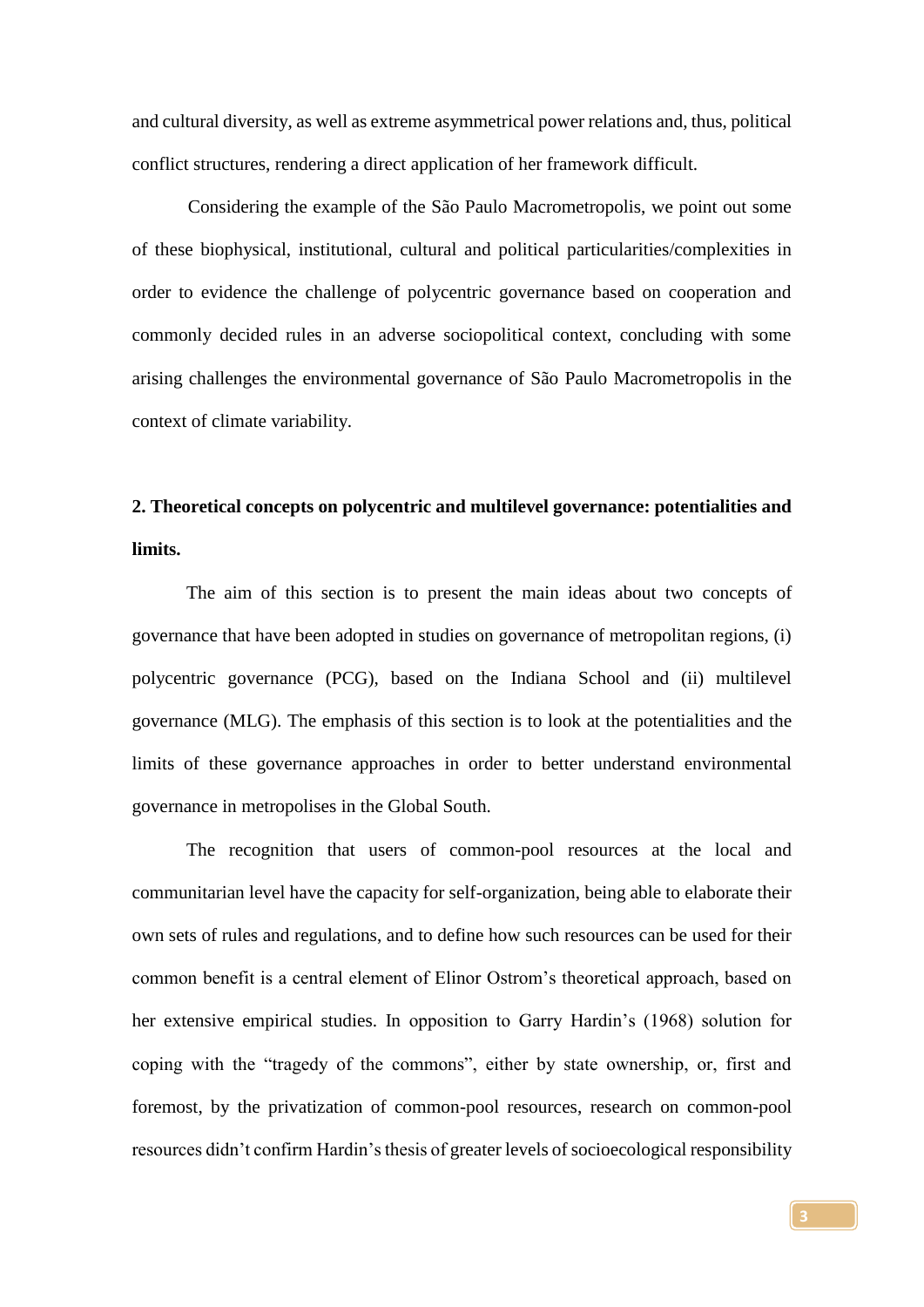to be expected from the part of private owners if compared with the management of the commons by local communities, as the competition conditions, inherent to capitalist market relations, tend to favor resource depletion (McCay & Acheson, 1987: 9). Against this backdrop, Ostrom (2005; 2010) develops her theoretical concept of PCG relying on local units as essential centers of decision-making related to the commons, which should be organized in several nested levels or arenas, operating as a system consisting of a set of different cooperating institutions and actors.

In the current literature, we find a wide variety of definitions of PCG (Heikkila et al. 2018). In general, PCG can be understood as a governance arrangement composed of multiple autonomous authorities with overlapping jurisdictions and, thus, involving multiple, diverse and interdependent actors, at different scales and levels, interacting continuously and performing sometimes more competitive, sometimes more cooperative relations (Ostrom 2010, 2005). These patterns of interaction and the corresponding outcomes "depend on the relationships among governance actors at different levels and the problems they are addressing" (Andersson and Ostrom 2008: 73).

In accordance to McGinnis and Ostrom (2012:15), a polycentric governance arrangement "requires a complex combination of multiple levels and diverse types of organizations drawn from the public, private and voluntary sectors that have overlapping realms of responsibility and functional capacities". Therefore, authorities managing specific local common-pool resources always have to interact and work together with other general-purpose authorities, acting at different levels and scales (Ostrom 2005: 283).

A polycentric arrangement does not have a predominant central authority (Ostrom 2005: 284), but each of the multiple centers used to enjoy relative autonomy to make its own decisions "within a circumscribed domain of authority for a specified geographical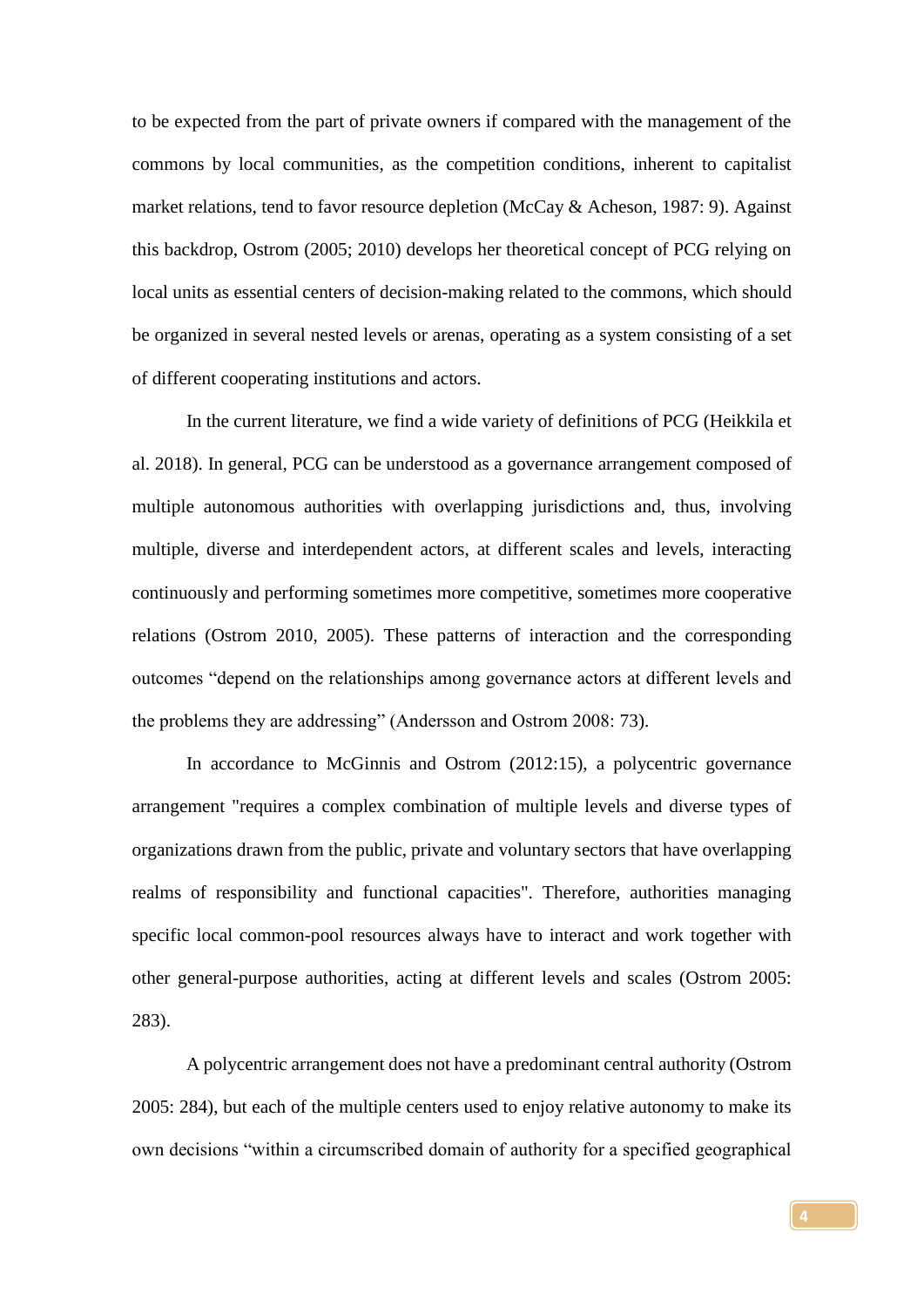area" (Ostrom 2005: 283), though these decisions have to be in line with the overarching system of rules. Elinor Ostrom stresses that the continuous interaction between the different decision-making centers and the constant adjustment and information exchange processes can reduce possible shortcomings of governance practices related to commonpool resources (Ostrom 2005, 2010).

For the Indiana School a monocentric model of governance is thus not compatible with the complex challenges we are confronted with in dealing with the commons. The PCG concept confronts the usual argument, highly appreciated by traditional urban planners, that action by centralized governments tends to be more effective. PCG involves multiple actors, opinions, scales and levels, and complexity is considered a fundamental, positive and necessary governance characteristic (Ostrom 2010, 2005). Institutional diversity is the central guarantor for "the extent to which complementary back-up institutions exist at higher or lower levels of governance that can help offset some of the imperfections at any one level" (Anderson and Ostrom 2008:73).

It is important to clarify that PCG is a "theoretical construction" and that "in the real world, no polycentric system exists" (Anderson and Ostrom 2008:77). However, the Workshop in Political Theory and Policy Analysis at Indiana University unites the conviction that multiple decision-making centers at multiple scales and levels are critical for solving collective-action problems effectively.

Parallelly and – as we believe – complementarily to the development of the theory of PCG, the concept of multilevel governance has gained prominence in the discussions on how to cope with increasingly complex problems which used to affect different jurisdictions concomitantly. However, whereas there are strong similarities and convergences between these approaches, both highlighting the need to enhance cooperation between the different governmental levels and scales, they start from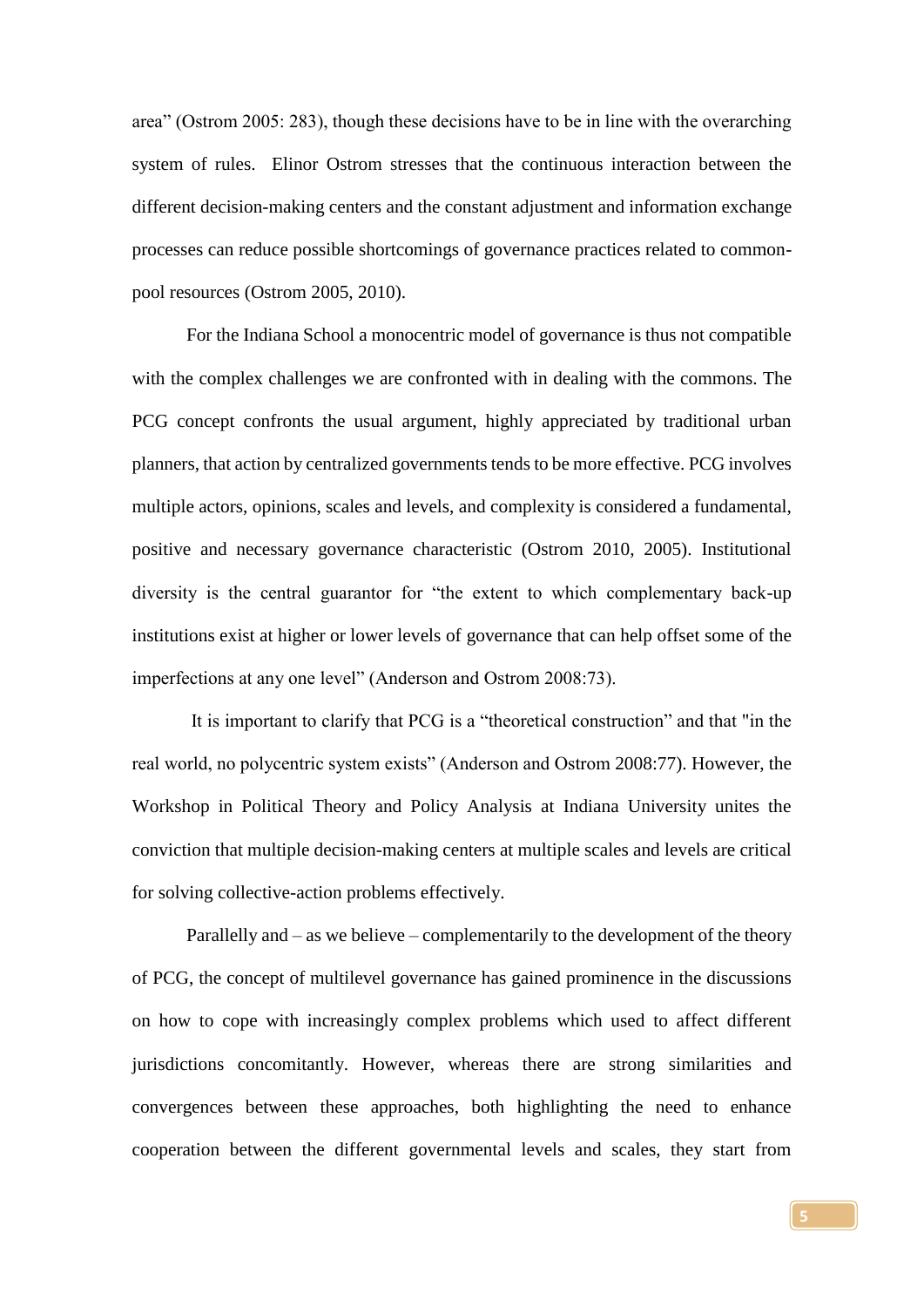different perspectives. The concept of PCG is starting from a specific societal and economic challenge with which traditional systems of political decision-making showed to be unable to deal with effectively: the definition and implementation of appropriate rules for preserving the commons in the context of a profit-oriented capitalist economic system. By contrast, the theory of multilevel governance, originating in political and administrative science, looks primordially at already existing organizational structures and how they evolve and adjust their interactive practices in order to better coordinate political action across different governmental levels, thus, trying to diminish implementation deficits (Benz 2007).

If compared with concepts from research on organizations and federalism, the theoretical gains of multilevel governance lay, in accordance to Benz (2007), in not limiting its focus on the structural dimension of multilevel organizations, but expanding its view towards the understanding of the general patterns of interaction and the coordination mechanisms, which derive from differentiation processes of organizational systems. Whereas multilevel structures are always present "when competences and mechanisms to reach binding decisions are divided between territorial delimited central and decentral organizations" (Benz 2007, p. 298), the concept of multilevel governance is primarily concerned with the political processes and coordination mechanisms which occur between the different levels, in order to better understand how these governmental structures deal with existing interdependencies.

Multilevel coordination has to be envisaged as happening in quite complex institutional settings. The challenge consists in coordinating different modes of governance existing within a given level with those existing between different governmental levels. Consequently, different regulatory frameworks or systems have to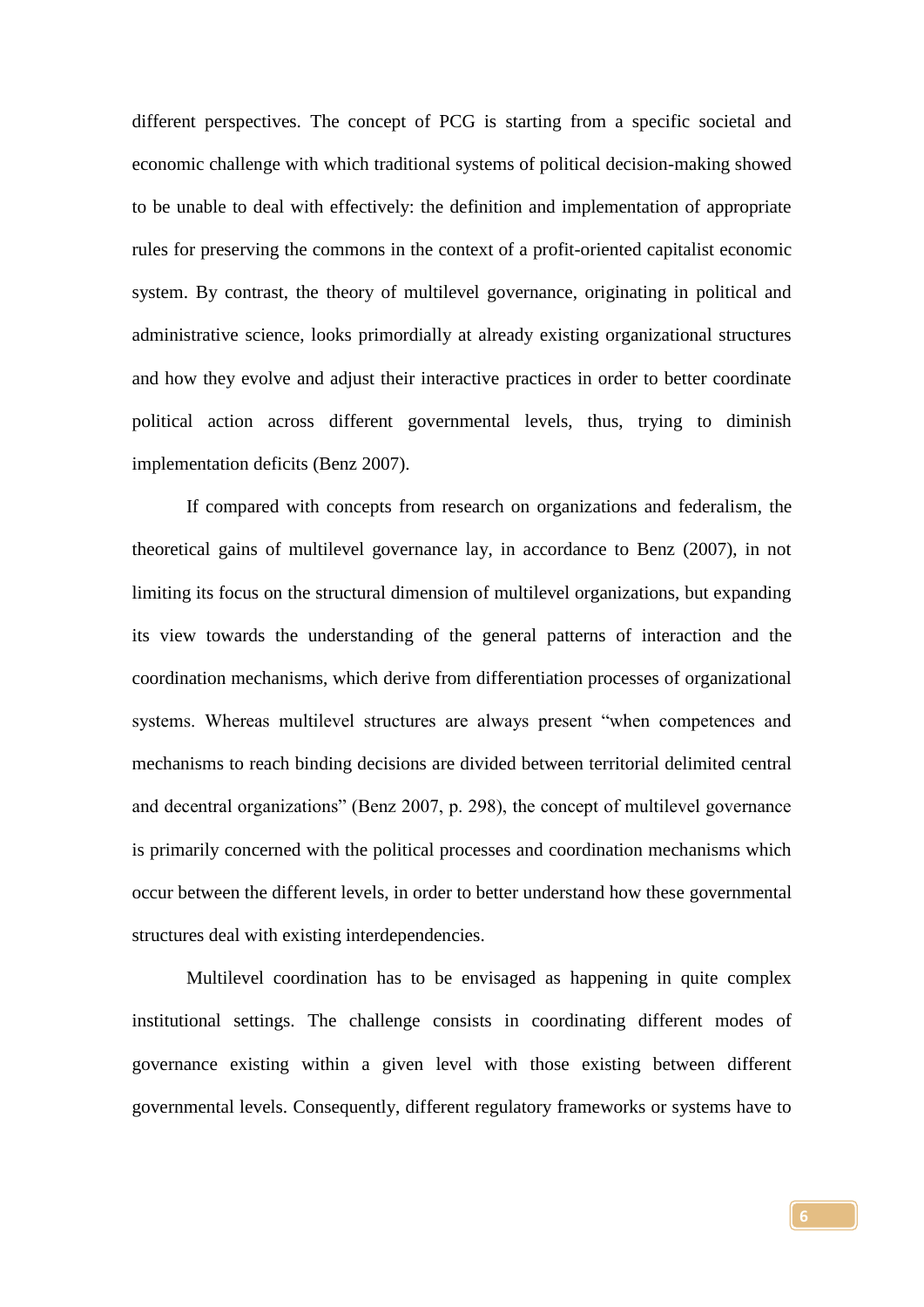be combined, aligned and made compatible engendering proper interaction and coordination mechanisms.

This analytical perspective is supplemented by rather normative stands, similar to what we already know from the discussion on decentralization; in contrast to the economies of scale argument, which favors consolidated centralized structures, and the public choice scholars who used to stress the presumably major efficacy of market-like behavior of local governments (Kübler & Pagano 2012, p.123), decentralization as well as multilevel governance allow to better take into account specific local demands and proper contributions in public policy-making. As Hooghe and Marks (2003, p. 236) put it: "multi-level governance allows decision makers to adjust the scale of governance to reflect heterogeneity" (Hooghe and Marks 2003, p. 236). Moreover, research has shown that besides these gains in responsiveness related to diversity and complexity, enhanced cooperation in service provision might imply in gains concerning flexibility and even in cost effectiveness (Kübler & Pagano 2012, p.123).

The term multi-level governance gained prominence initially related to governance in the European Union (Marks 1993; Bache 2012), having structural policy, according to Marks (1993 p. 403), "provided subnational governments and the Commission with new political resources and opportunities in an emerging Multi-level policy arena"; and that in a way that let Piattoni (2012 p.764) affirm the uniqueness of the concept to "characterize European nation-states and the process of European integration". However, subsequently the concept entered in international and global politics as "the logical response to the process of societal denationalization" (Zürn 2012, p. 741), gained importance in the field of intergovernmental relations, above all, but not exclusively, in the context of federal states (OECD, 2017), and finally, reached the area of metropolitan governance and regionalism as a result of the common tendencies of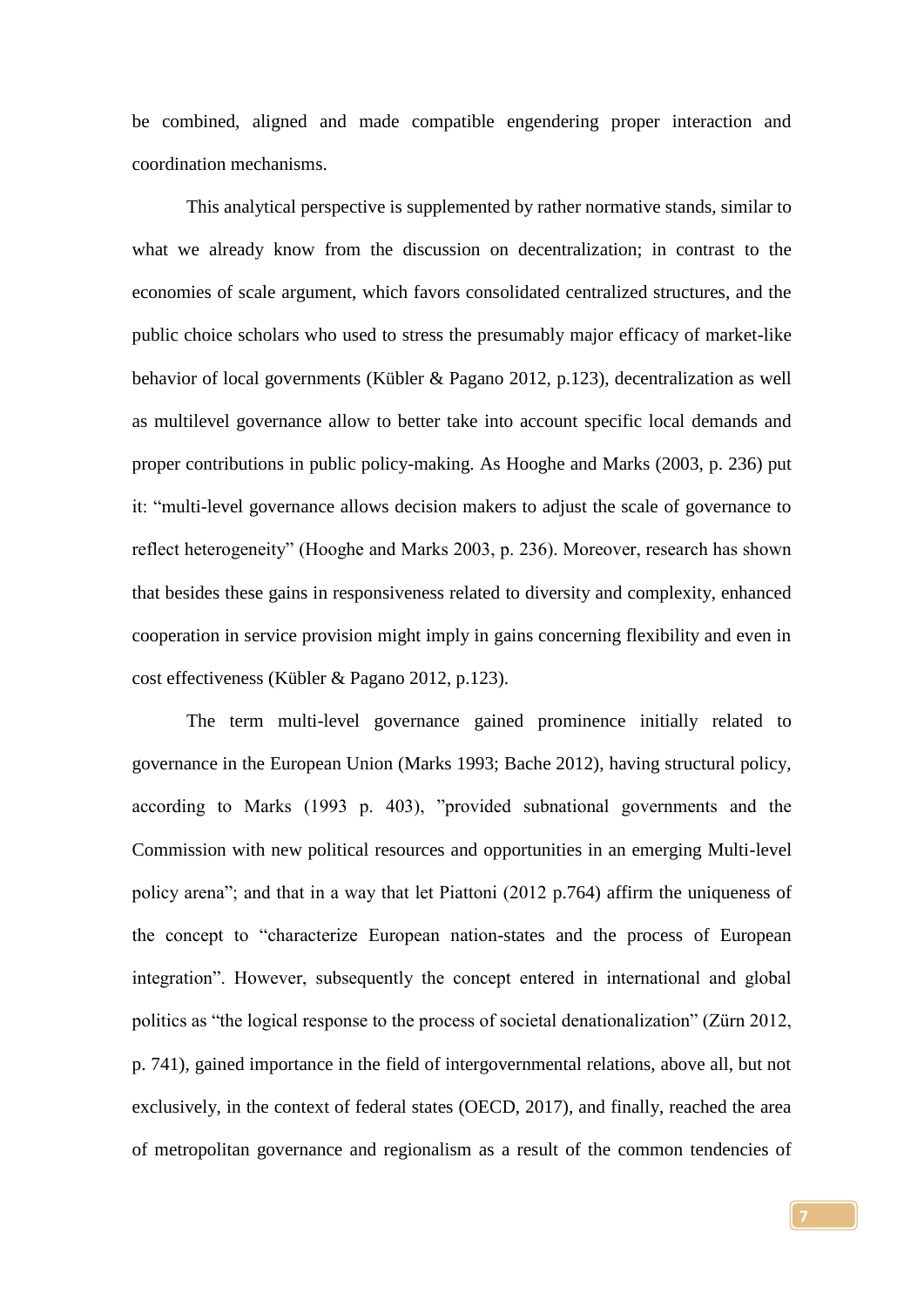governmental fragmentation regarding the metropolitan or regional level of governmental action (Mitchell-Weaver et al. 2000; Kübler & Pagano 2012). In the European context, the application of MLG, even as related to urban politics, is frequently envisaged as part of global governance and as connected to the European scale. This is the case of Jon Pierre, who refers to MLG as a "contextually defined, non-hierarchical governance, where trans-national and sub-national institutions engage each other without considering necessarily the nation state level" (Pierre 2011, p.128).

Notwithstanding the different perspectives due to different institutional conditions, in general, we can state that MLG focuses, as one of its main features, on the links that connect different governmental levels as part of an overall policy and decisionmaking process and as a result of the mutual dependencies that exist between the involved actors. These actors perform intertwined activities devoid of clear relations of hierarchical subordination, thus, favoring network governance practices (Kübler & Pagano 2012, p.123). "MLG implies engagement and influence – no level of activity being superior to the other – and, therein, a mutual dependency through the intertwining of policy-making activities" (Stephenson 2013, p. 817).

In the case of multilevel metropolitan governance, the main idea is that in contrast to the so far dominant forms of decision-making in metropolitan governance, either by hierarchic imposition or competitive relations, there is need for a third way based on negotiation, where emphasis is given on "voluntary cooperation and joint-decision systems as a means to coordinate policymaking across territorial state levels in a context of increasing interdependencies" (Kübler & Pagano 2012, p..122), and where consequently nongovernmental stakeholders gain importance in formulating and implementing public policies.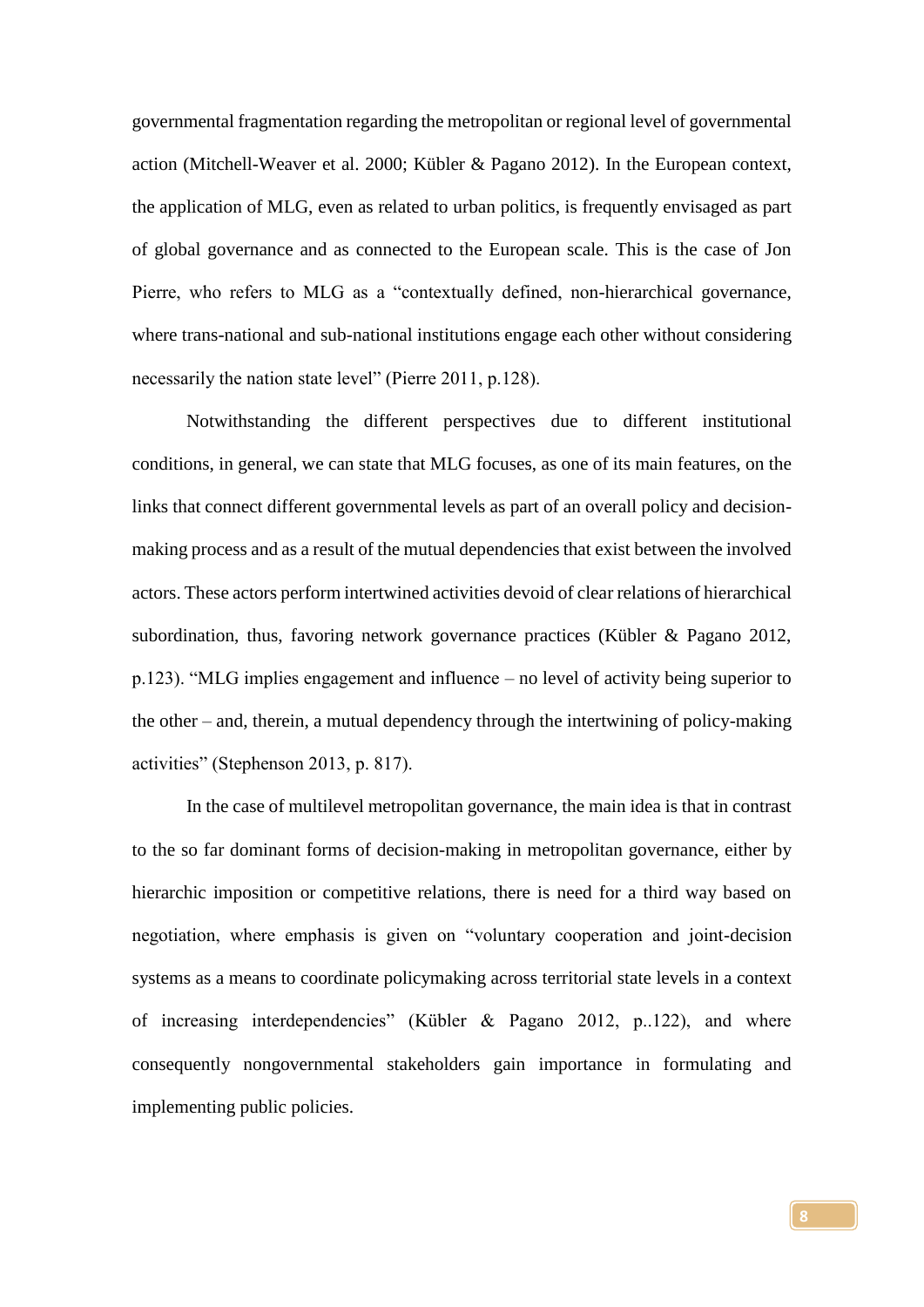Hooghe and Marks have published a very influential article in the growing MLG literature in 2003, making a distinction between two types of MLG, which they labeled simply as Type I and Type II. Whereas both types represent a "radical departure from the centralized state" (Hooghe & Marks 2003, p. 241) and therewith the strengthening of the local sphere, they stand for different forms of how power is being decentralized or diffused. Type I is characterized by a limited number of "general-purpose jurisdictions" – in a federal state typically the municipalities, sometimes an intermediate regional governmental level (very often institutionally weak), then the states and the Union – with "durable boundaries that are nonintersecting at any-particular level" and with a systemwide institutional architecture (p.237). This approach, where "smaller jurisdictions are nested within a larger jurisdiction(s)" (Paavola, 2016, p. 145), is usually defended by scholars engaged in strengthening the role of regional over local governments (Piattoni 2012, p.769). This planning tradition is still very strong in Brazil, where the local government has been characterized by the term "autarchic municipalism" (Daniel 2001), thus, identified with an inward-looking political system, unable to cope adequately with the regional challenges.

These "Federal (Type I MLG) solutions" are opposed by "Functional (Type II MLG) solutions" (ibid.), characterized by the predominance of overlapping "task-specific jurisdictions", without numeric limitation of jurisdictional levels, therefore allowing more flexible institutional designs better adapted to the specific tasks to be performed (Hooghe & Marks 2003, p. 237), and thus, being more in line with the idea of a "self-regulating society" (Piattoni 2012, p.769). Whereas the European literature identifies a stronger alignment of the Type I MLG with unitary states, as these allow to better control these emerging structures in both political and economic terms (Piattoni 2012 p.769-770), there is certainly an ongoing general trend towards the expansion of task-specific jurisdictions,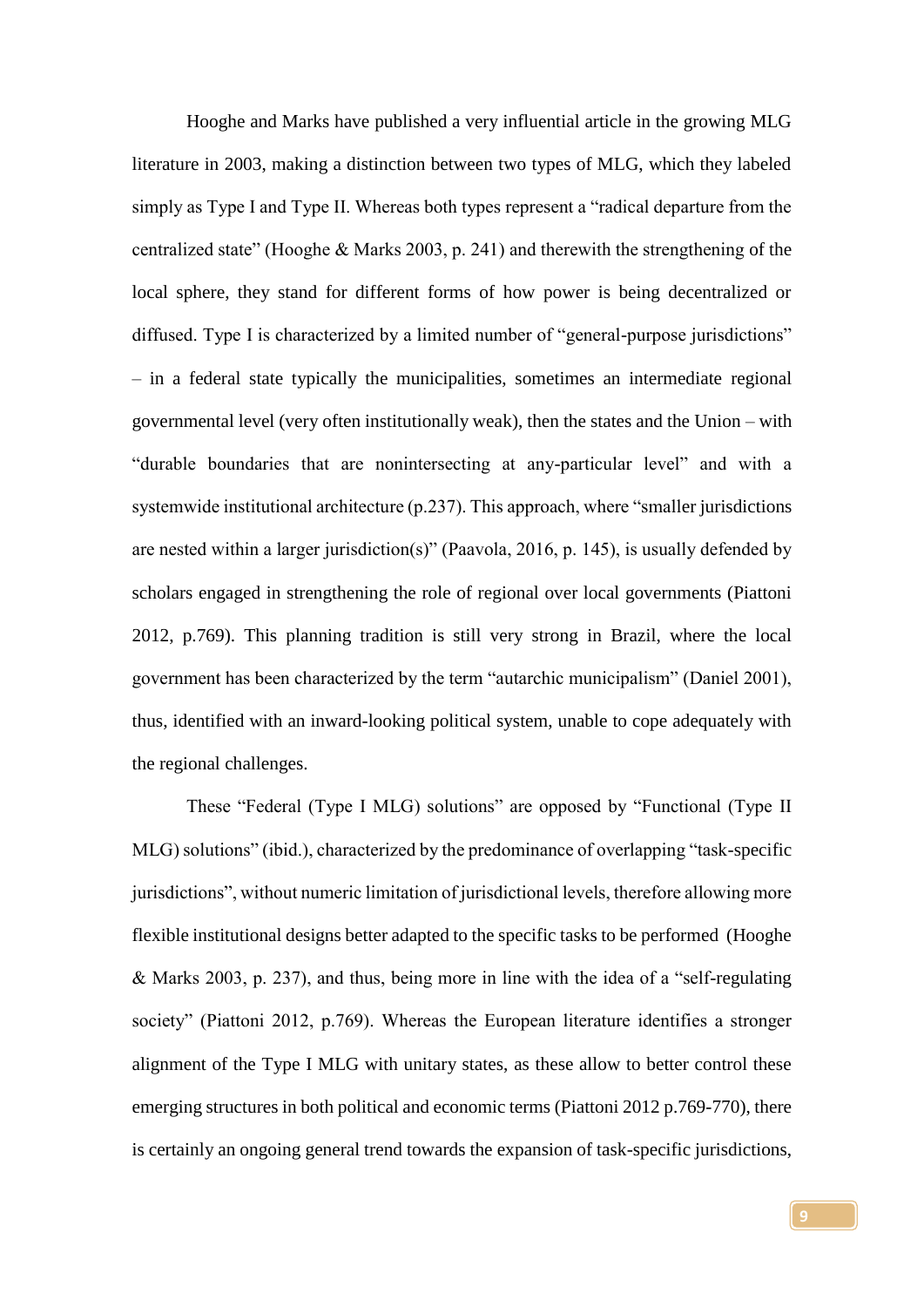basically as a result of differentiation processes and of the complexification and diversification of state functions. These require not only new technical qualifications, but also clear political strategies in order to overcome the customary stalemate caused by veto players in formalized political structures, more common for the Type I MLG (Benz 2007, p.308).

In fact, what current research indicates is the coexistence of Type I and II MLG (Hooghe & Marks, 2003, p. 238; Piattoni 2012, p.769) in most governance contexts, "a continuum of horizontal dispersion of authority from monocentric to polycentric solutions, with hybrid solutions lying somewhere in the middle" (Paavola 2016, p. 145).

Without doubt, in the field of environmental governance and policy there has always been a permanent coexistence of, on the one hand, consensualist approaches guided by the principles of negotiation and cooperation, and on the other, conflictive clashes between growth coalitions and environmentalists, where extremely antagonistic worldviews seem to make impossible any agreed solutions. Particularly concerning the global agenda, the major global conferences, Agenda 21, the Millennium and the recent Sustainable Development Goals, among others, have all been inspired by the central idea that only by amplifying cooperation, democratic participation, and the involvement of all stakeholders, the necessary adjustments could be pushed forward to bring our societies on the sustainability path. However, this point of view tended to ignore the immanently political nature of most decisions related to the environment, where we frequently deal with incompatible values and interests, which "cannot be satisfied simultaneously  $- a$ choice has to be made regarding which interests to affirm and which to block, and to what degree is their balancing possible" (Paavola 2016, p.144).

Therefore, on the one hand, there has to be considered the current trend in environmental governance towards amplifying polycentric and multilevel practices of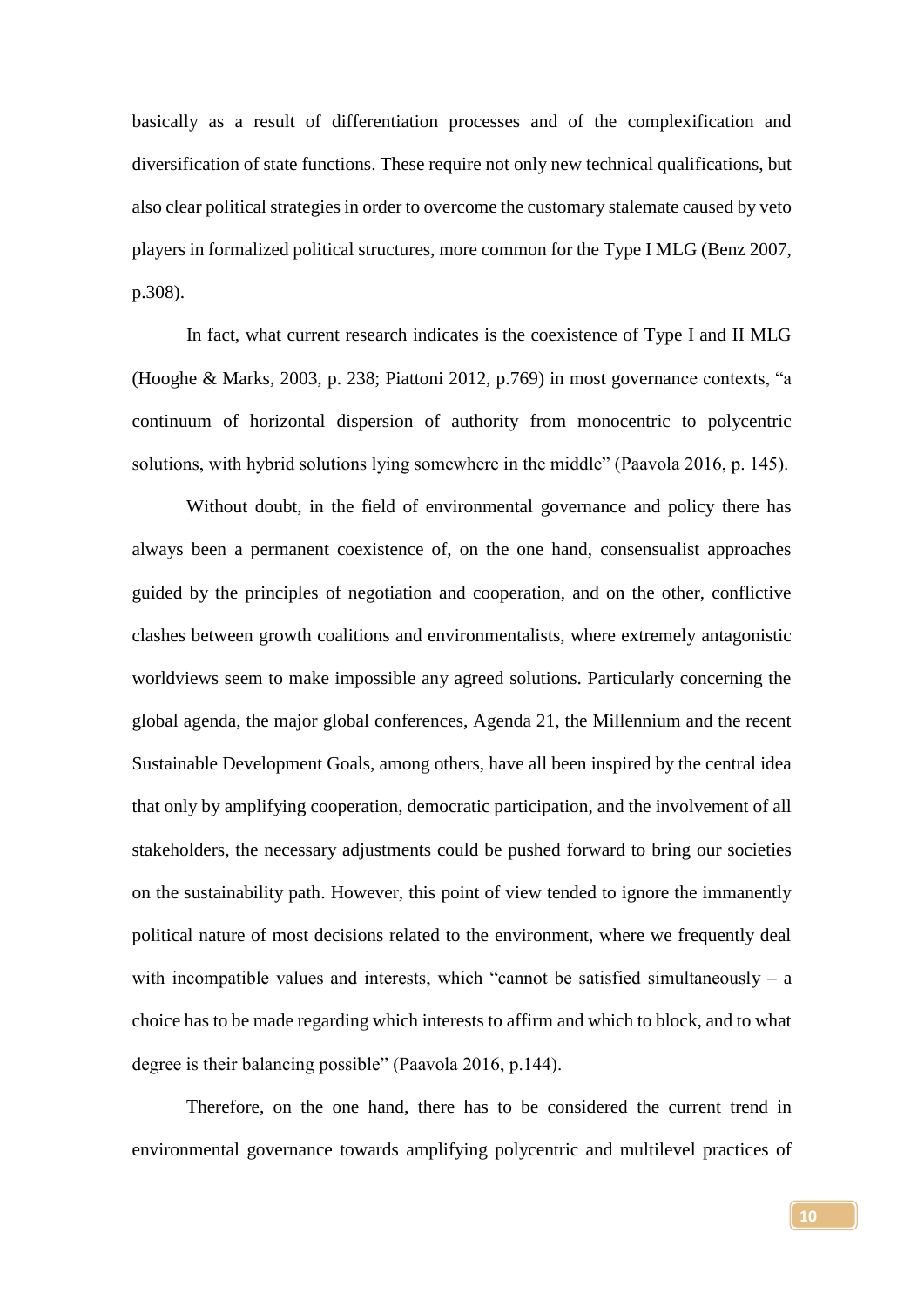governance, which seem more in line with the necessity to consider the multiple economic, social, territorial, political and environmental interdependencies, the principles of interdisciplinarity and intersectorality, the plural values and interests existent in our complex societies, and the long-term view to handle adequately with sustainability issue. On the other hand, it has to be taken into consideration that all these emergent institutional structures change only gradually, due to institutional path dependence, may imply in situations of non-decisions as a result of strategic mutually blocking behavior (Benz 2007, p. 308), and finally, incur problems of democratic legitimacy in so far as decisions are increasingly taken in not democratically legitimized – that is, by electoral vote – governance arenas with limited political control by the people. As a consequence, this may lead to enhance political apathy, a condition observed in the context of the EU where exactly MLG has most powerfully prospered.

# **3. The challenge of complexity in the age of uncertainty: planning and environmental governance in the urban global south**

We live in a confused and confusedly perceived world (Santos 2003), in which the transformations of our era have reached a degree of complexity that obliges us, from the point of view of scientific procedure, to search for new tools, concepts, theories and references to seek understanding and action in a world in metamorphosis (Beck 2015). Climate change, and its impacts, is one of the most critical issues that nature, citizens, corporations and governments are facing worldwide, with never-before-seen commitments to global natural resources, including the production of goods and commodities for the circulation of capital, but also for the very subsistence of human civilization.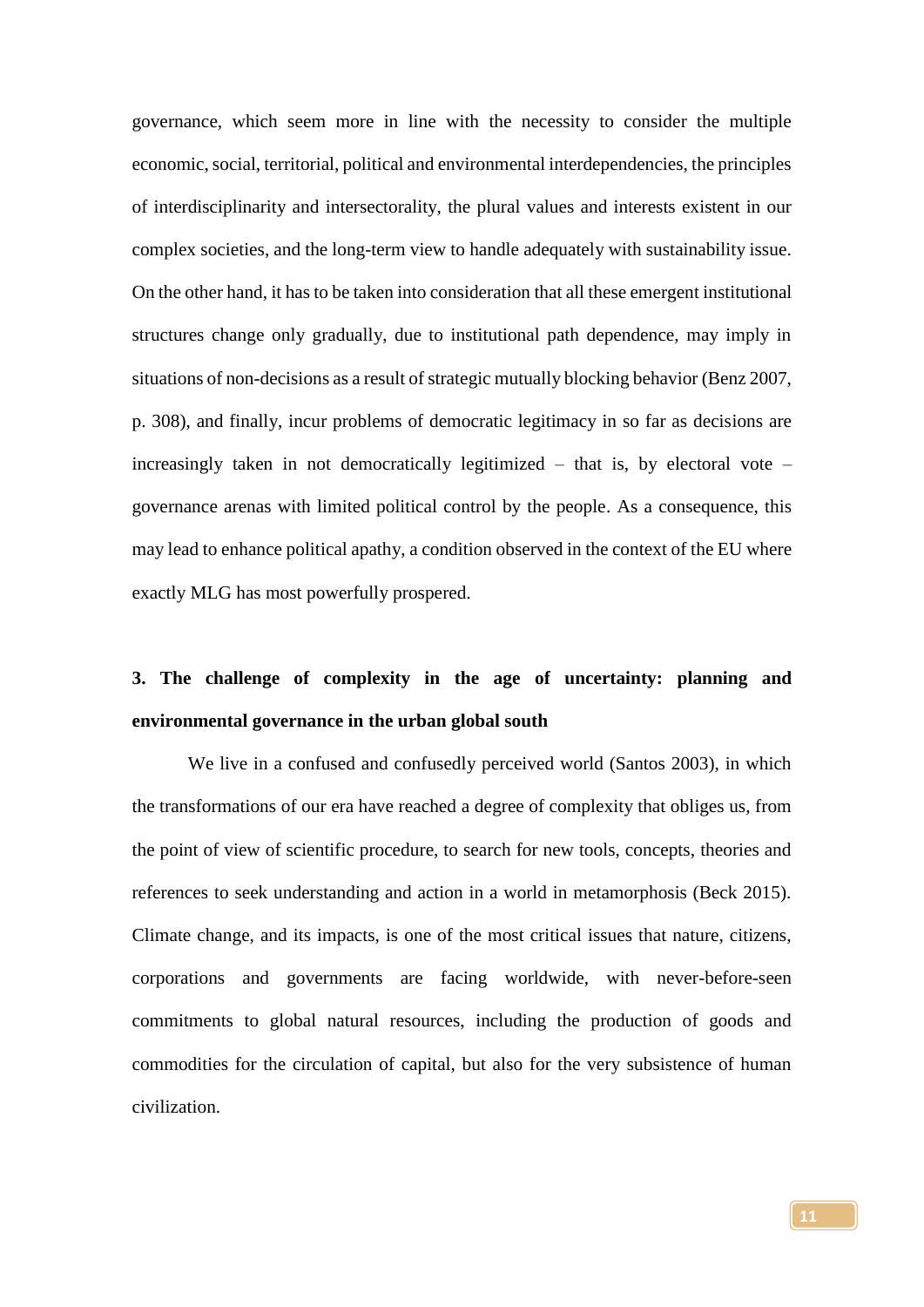But does it have the potential to alter the social and political order of the world (Beck 2015)? Does it have the potential to alter governance and planning paradigms? The present stage of modernity has achieved characteristics distinct from those of the Illuminist project. Reflexivity consists in the incessant questioning of the conditions of existence of this modernity, and the simple process of accumulation of knowledge is no longer a guarantee of being right (Giddens 1991). In this sense a new rationality of planning and governing the common-pool resources is imperative. Answers are more difficult to attain than posing questions, and this is part of the process of building this new rationality, such as from trial-and-error learning, hindsight instead of foresight, heuristics, and the use of social instincts (Lubell 2013).

How to plan and govern common-pool resources in a complex system, in a world in metamorphosis, considering the global south particularities, or more specifically, the greater metropolis of the global south, São Paulo, and its expansion, the Sao Paulo Macrometropolis (SPMM)? In Ostrom's Work (1990) 'Governing the Commons: The Evolution of Institutions for Collective Action', the author devised a set of eight general principles of institutional design<sup>2</sup> that in order to characterize the effectiveness of multiple types of rules and sets of rules.

After three decades of her work, several studies test theoretical mechanisms and new themes of Ostrom's concepts. The principles of institutional design follow the proposal of institutional design as proposed by North (1990), as mechanisms for reducing uncertainty in complex and uncertain environments. Young (2002) contrasts the design principles approach with what he calls a diagnostic approach to analysis. He states, "Because design principles are framed as universal propositions, they should hold across

**.** 

<sup>2</sup> Cox, M., G. Arnold, and S. Villamayor Tomás (2010) reviewed the literature after Ostrom's book, systematizing the main criticisms, understandings and studies on established principles. It is Nagendra (2014, 2017, 2018) who seeks a greater interface between the assumptions of Ostrom's theory, and the governance of common resources, in urban environments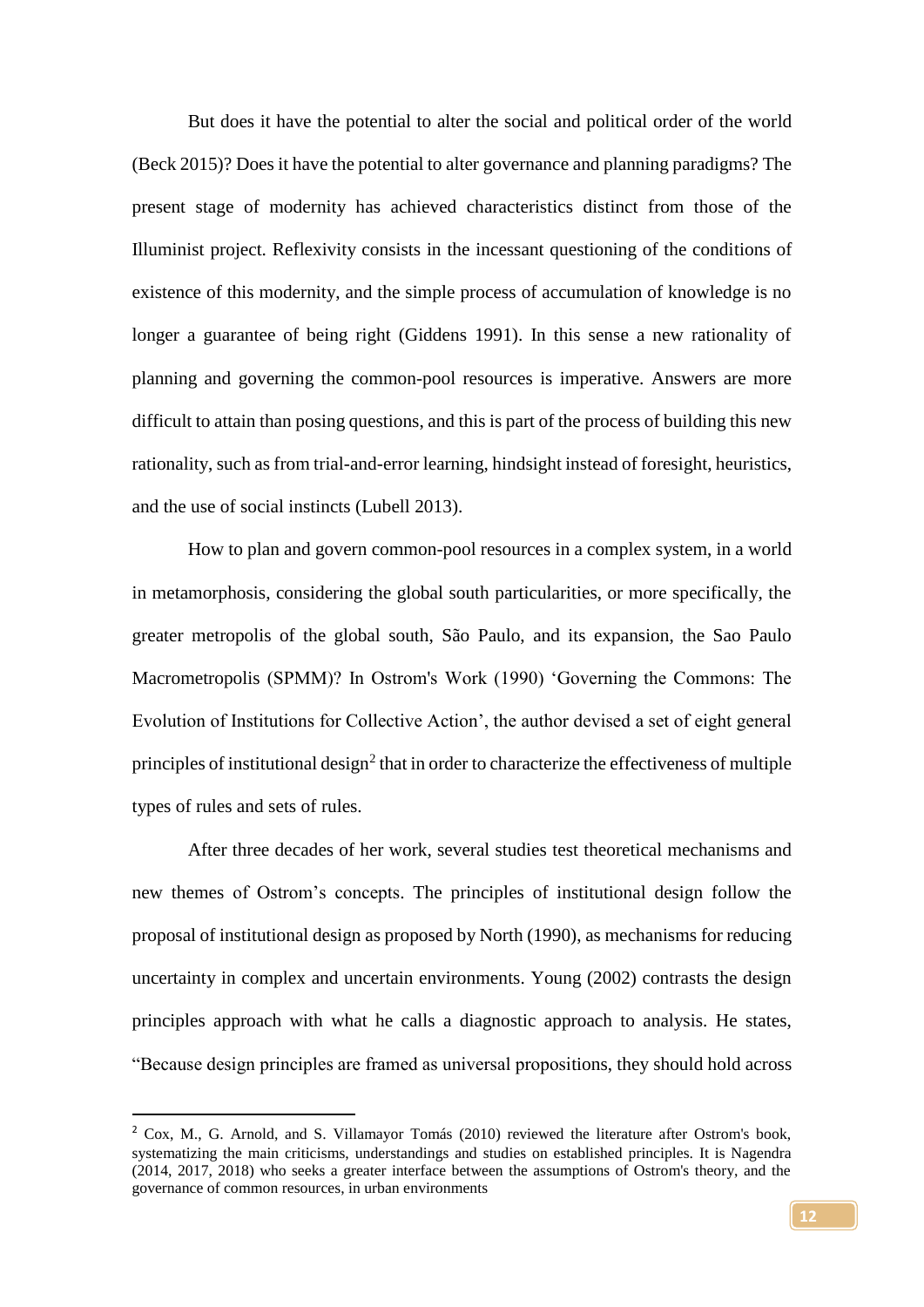all members of the relevant universe of cases" (Young 2002:170). In lieu of the design principles approach, Young (2002) favors a diagnostic process of subdividing environmental problems into subsets to tease out the institutional implications of different types of environmental problems.

#### **3.1 Complexity in a global south metropolis/postmetropolis**

In the São Paulo Macrometropolis (SPMM) case (Rezende e Ribeiro, 2017, Tavares, 2018), as in several other metropolises of the planet, the tensions/pressures on the natural resources have been increasing vertiginously, being catalyzed by increased climatic variability and, hence, more extreme weather events, be they excess of rains, or dry periods, affecting production and water supply as in the recent case of the water crisis of 2014-2015 (Jacobi et al., 2019).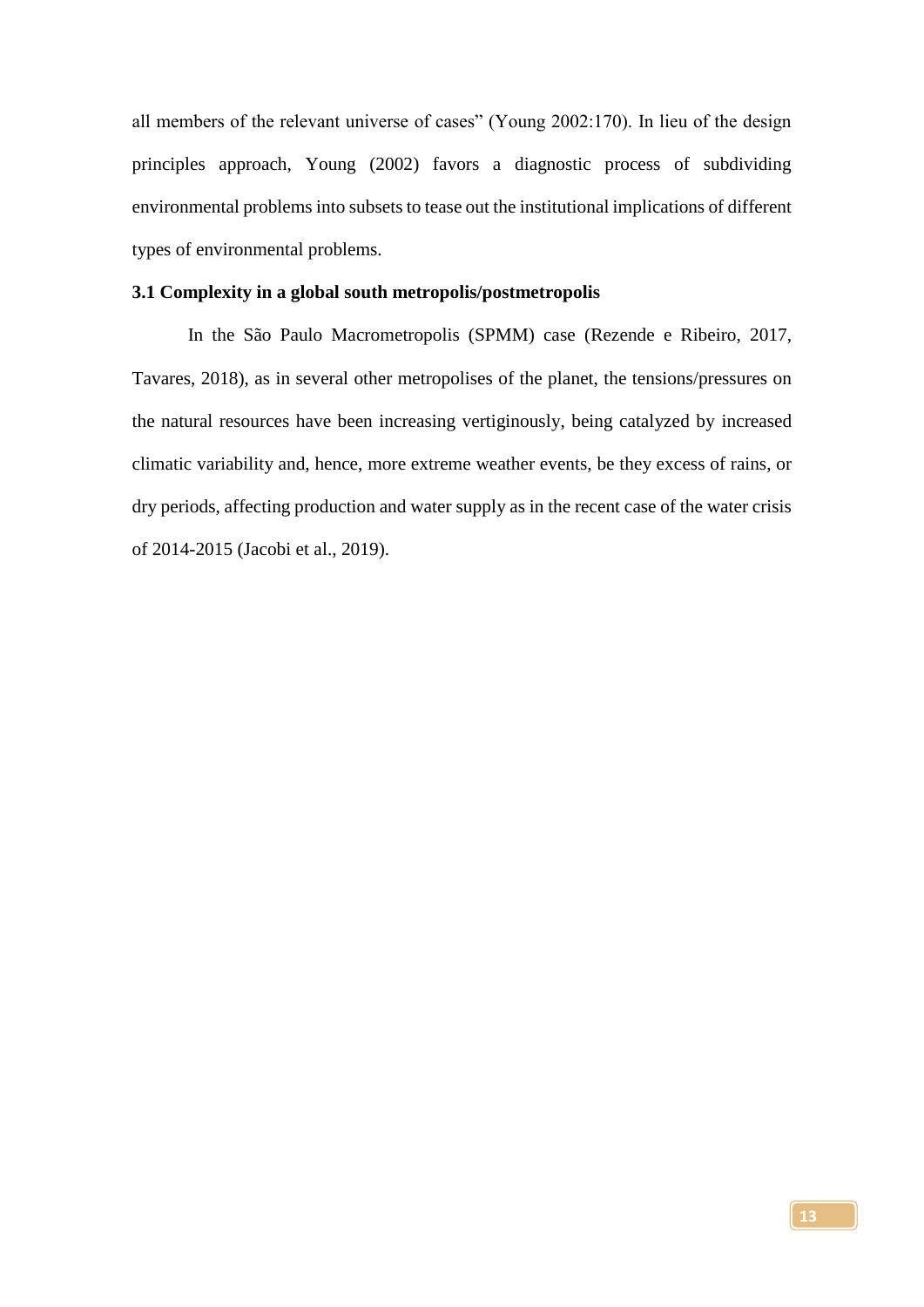

Figure 1. São Paulo Macrometropolis (SPMM) location. Source: LaPlan/MacroAmb, 2018.

Cities or metropolises like the São Paulo Macrometropolis (Figure 1) concentrate large contingents of people, which depend on ecosystem services for their well-being. To understand and evaluate the provisions and demands for ecosystem services is fundamental to guide public policies at different territorial levels, from the local to the regional. Both the nucleus of cities, as well as their peri-urban and rural areas, can be considered adaptive complex systems, since socio-ecological relations are dynamic and pressure on the environment. There is a strong relationship between the dynamics of use and occupation of the urban land and its surroundings, with the provision of essential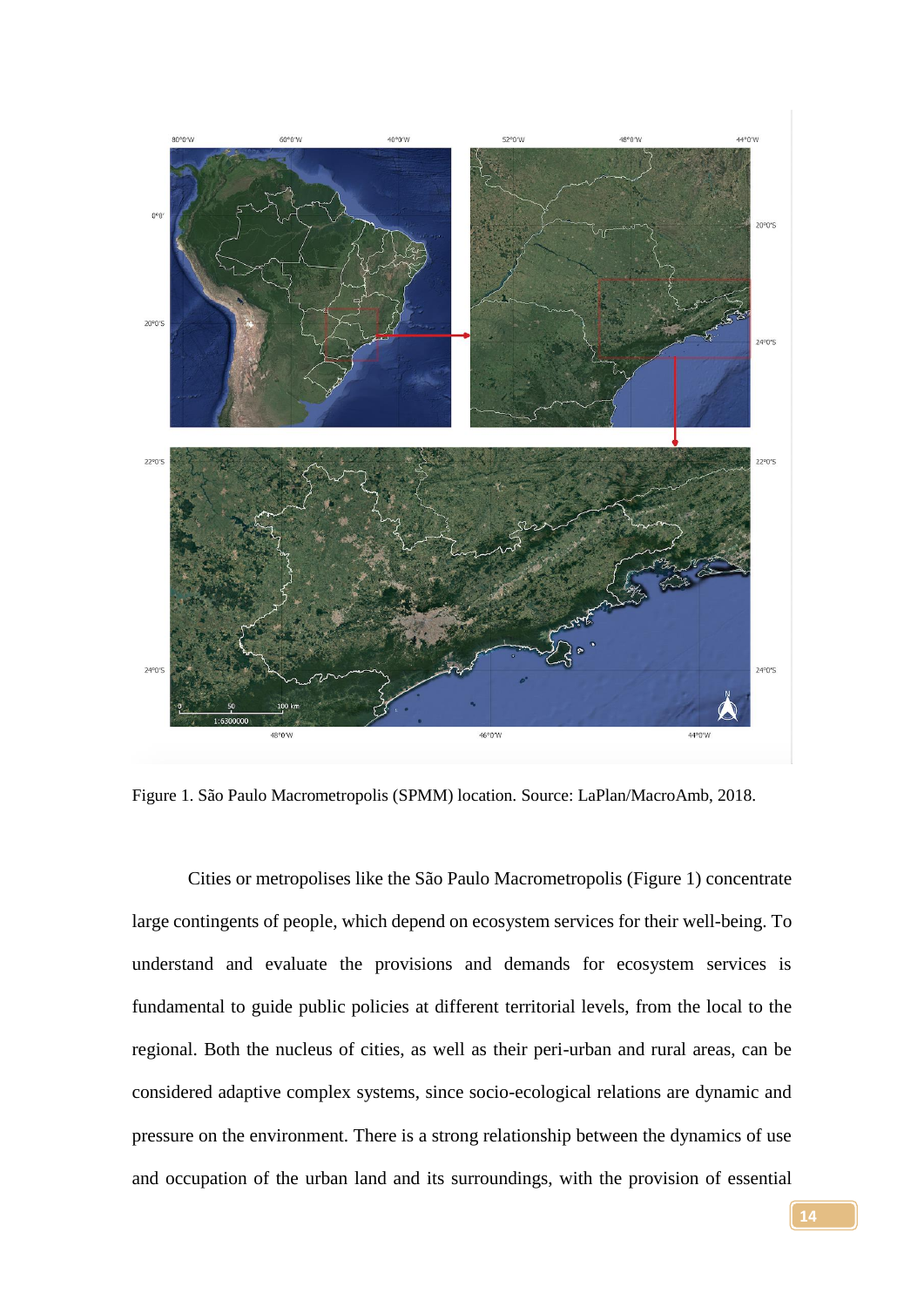ecosystem services such as water, food and energy. This integrated view of dynamic complex systems is fundamental to analyze sustainability (MEA 2005, TEEB 2010, IPBES 2018).

Integrated management requires an understanding of the existing interdependencies within socio-ecological systems in view of the growing scarcity of resources and the complexity of human organizations (Davidson-Hunt & Berkes 2002). Traditional fragmented and sectoral approaches are becoming less suitable under current conditions of reduced capacity of many ecosystems to provide the necessary resources and ecosystem services for social and economic development of our societies. These supportive ecological services for sustaining development can no longer be taken for granted (Folke et al., 2005).

The Atlantic Forest and the Cerrado are two of the main biodiversity-rich hotspots (Myers 2000), providing for watershed conservation, local and regional climate regulation, and carbon sinks. These ecosystem services are essential to meet SPMM's demands for water, food and energy. Climate and vegetative areas increase SMMP's resilience to climatic events extremes, such as droughts and storms. In addition, urban and rural areas, both public and private, are part of the cultural identity of the territory.

Decision-making processes around the challenges of ensuring equity in the distribution of water in the metropolis and of reducing and equilibrating distortions, strengthening access for all to the public water supply system used to be conflictual (Lynn et al. 2000; Young 2009), as they confront highly organized economic interests. Transparency, conditions of accountability and a decisive role attributed to civil society are crucial elements, premises, for democratic public policy-making within an institutional framework of multilevel governance.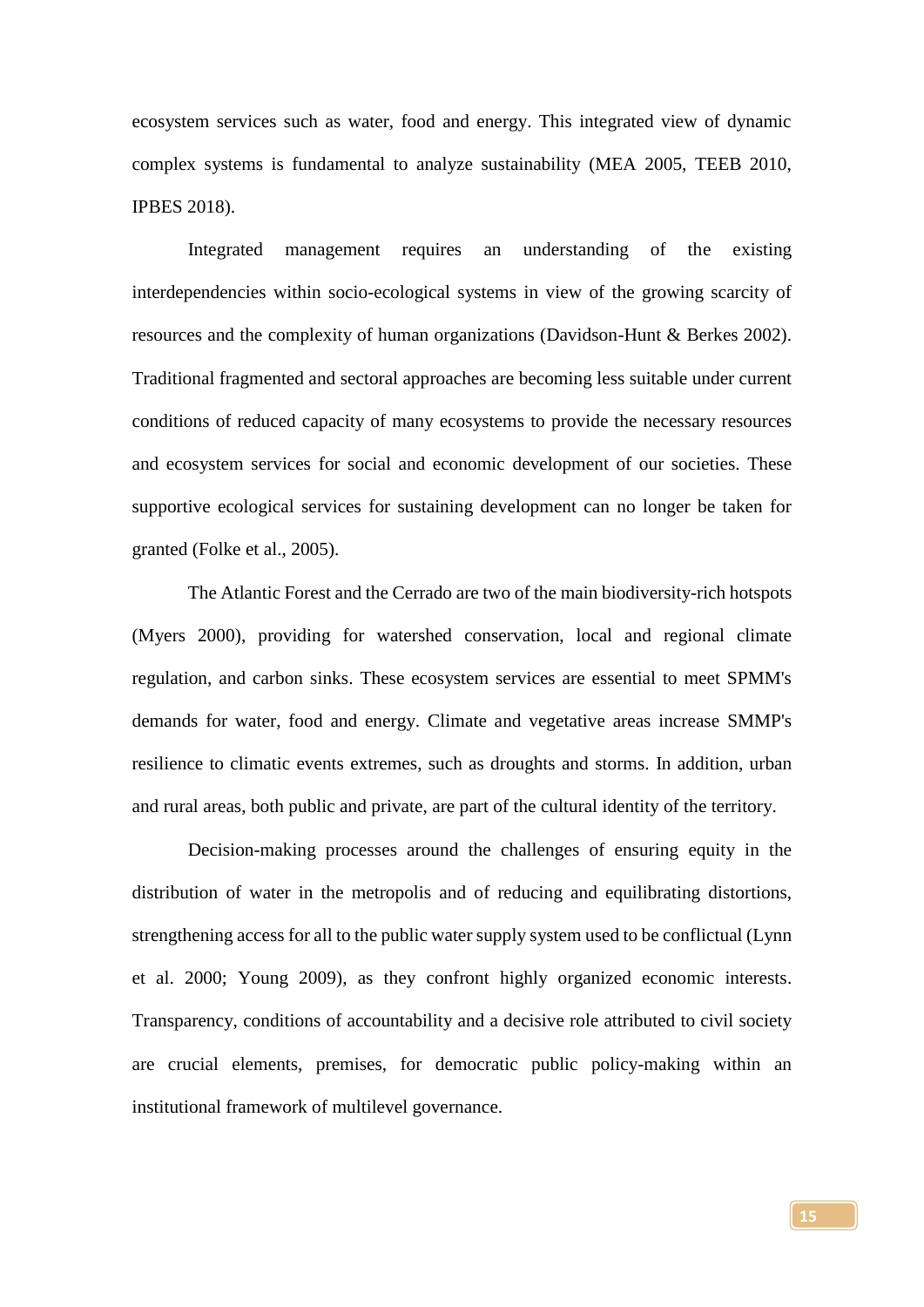The extremely diverse, sometimes adversarial, stakeholders, institutions, interests, values, relations and issues involved in environmental governance of the Macrometropolis bespeak the strong interdependencies, and thus, the limitations of unilateral governmental action and the need of strengthening links with local governments, the private sector and social organizations. From a governance perspective, the fundamental challenge consists in the articulation and intermediation of interests, strategies and actions of the different public and private actors on the basis of public and inclusive deliberation forums, as foreseen in the federal and state legislations concerning the water resources policy.

Since 1950, seven periods of pronounced water shortages have occurred in the São Paulo Macrometropolis. This shows that reductions of the annual rainfall volume are not rare situations and have to be considered in the planning of the metropolitan public water supply system. It is interesting to verify, however, the behavior of the supply system between the two most recent crises. The penultimate dates back to 2004 and the last one started in 2013. These cycles are related to the El Niño-Southern Oscillation (ENSO) as shown by Côrtes et al. (2015). In periods of excessive rainfall, there were cases where the storage capacity of the reservoirs was exceeded. In those cases, the surplus volumes were released to the rivers downstream.

Rain below average contributed to the aggravation of water supply crisis. Several watersheds have been classified as critical, due to the low hydric availability in both quantitative and qualitative terms. In the SPMR hydric scarcity has become a structural problem due to increased deforestation around reservoirs and inadequate occupation of the watershed areas, by human settlements and pastures. But the water crisis is mainly caused by the pollution of waterways in the Alto Tiete basin, thus reducing significantly the water stock for domestic use. Relative scarcity constitutes a secular reality of São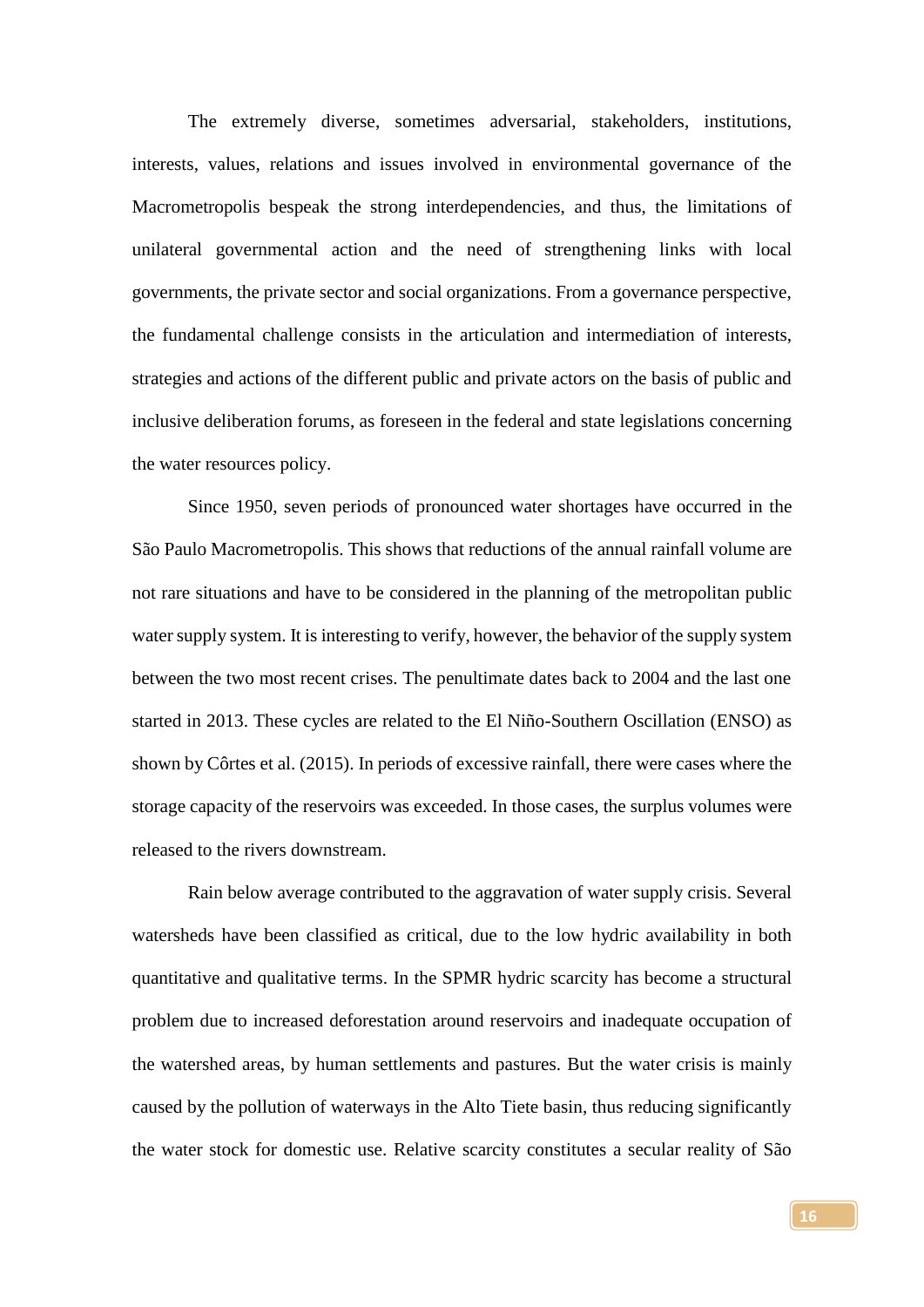Paulo, given that the city is located in the riverbed, with reduced water availability (Custodio, 2015).

Although the levels of the Cantareira System and climate forecasts indicated already in May 2013 the emergence of future water shortages, it is only at the beginning of 2014 that the Government of the State of São Paulo would acknowledge the existence of a water supply crisis. As the water outlet did not suffer a significant reduction, being above the water inlet in the System, the water level dropped rapidly. In May 2014, the levels of two reservoirs were very low, making it impossible to transfer them by gravity to a third reservoir. What remained in these reservoirs consisted of a volume intended to accommodate sediment and whose exploitation was not foreseen. Called "dead volume", this reserve has come to be called a "technical reserve" in a communication strategy aimed at smoothing the impacts of the crisis. The government tried to convince the population that this was a strategic reserve for times of crisis. Hence, it incorporated the "dead volume" (or "technical reserve") at the level of the Cantareira System, artificially increasing the supposed capacity of the overall supply system.

The crisis showed the fragility of the system of water governance in the Metropolitan Region. It evidenced inadequate practices of water management for decades. The main reasons were, first, the bad quality of the different waterways due to the delay in the conclusion of the main sewage treatment system, making it impossible to use these resources for public drinking-water supply; and second, the non-compliance with the legislation concerning decentralization, participation and policy integration. The water basin committees, the fundamental institutional arrangement of the Brazilian water policy, have been undermined during the crisis and the State Council of Water Resources was suspended as the main deliberative forum of the state water policy. The lack of transparency on the part of the State government and the suspension of democratic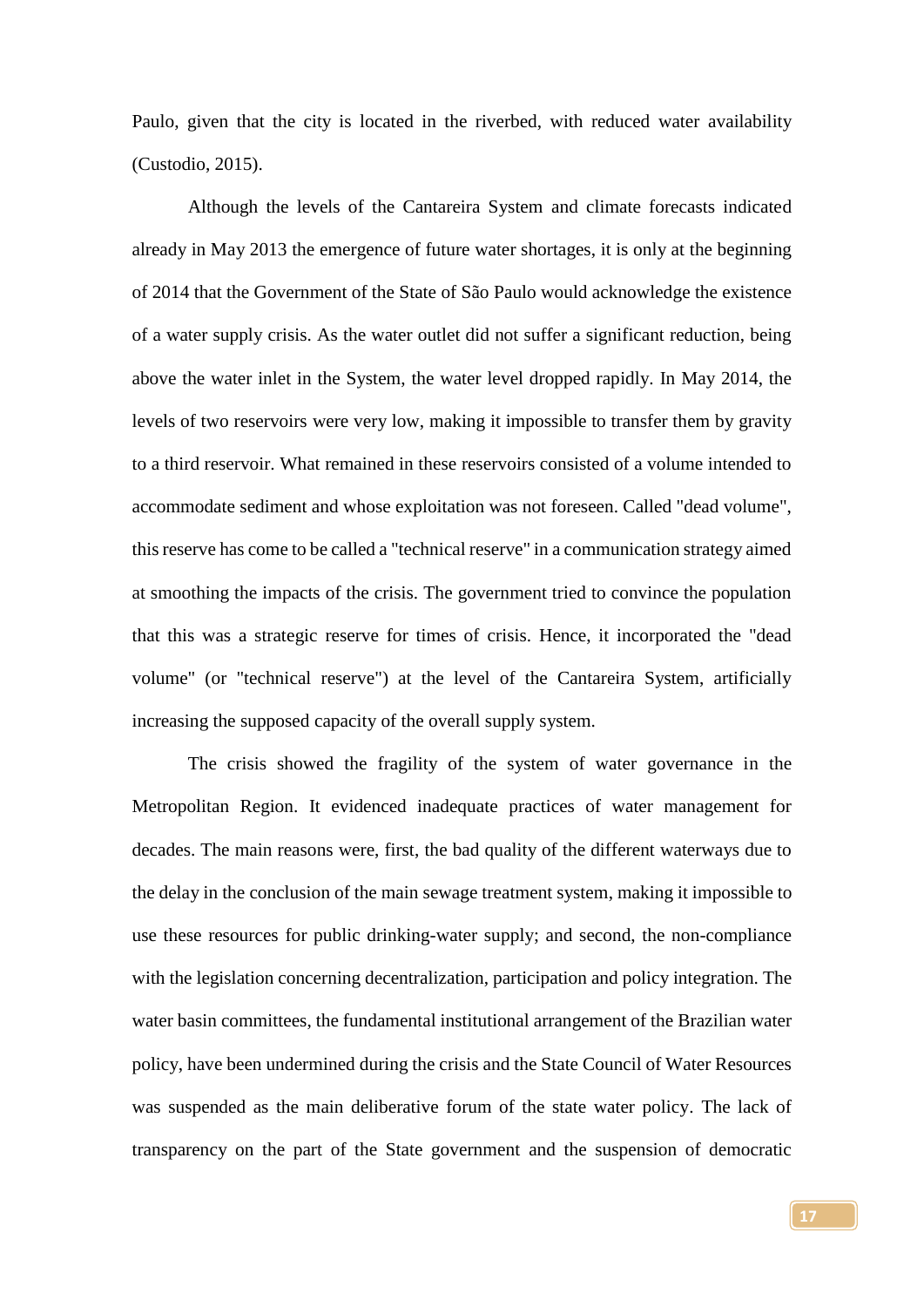practices have favored an authoritarian and autocratic model of governance during the water crisis in the SPMM.

One of the main reasons for this authoritarian and technocratic tendency, as identified by the literature (Jacobi et al. 2015) was the upcoming election at the State level. The government did not want to take an unpopular position promoting a preventive policy turn-over, notwithstanding the aggravation of the crisis. Peripheral neighborhoods and settlements suffered permanent interruptions of water supply, although the water management company affirmed that there were no supply shortfalls.

The main cause for the worst water crisis in the region, as emphasized by the State government of São Paulo and by the main means of communication, was the lack of rain in the summer 2013/2014. Therefore, the lack of transparency in the communication of the measures regarding the crisis and the constant denial by the State Government of the gravity of the crisis, hindered the involvement of civil society to confront it politically. The crisis itself, albeit contested its existence, served as justification to ignore and exclude NGOs and community organizations from governance, and to bypass the water basin committees, adopting authoritarian emergency strategies in conducting the crisis.

Not even the specifically created Crisis Committee had regular meetings and also did not produce the outcomes expected at the time of its creation, namely the development of a contingency plan and a communication plan to keep the population informed about the situation and the measures to be taken (Jacobi et al., 2015b)

#### **3.2. Planning and Governance at the macrometropolitan level**

From the previously outlined experience of the São Paulo water crisis, several questions arise regarding the requirements for planning and governance of highly integrated and ecologically interdependent urban agglomeration as in the case of the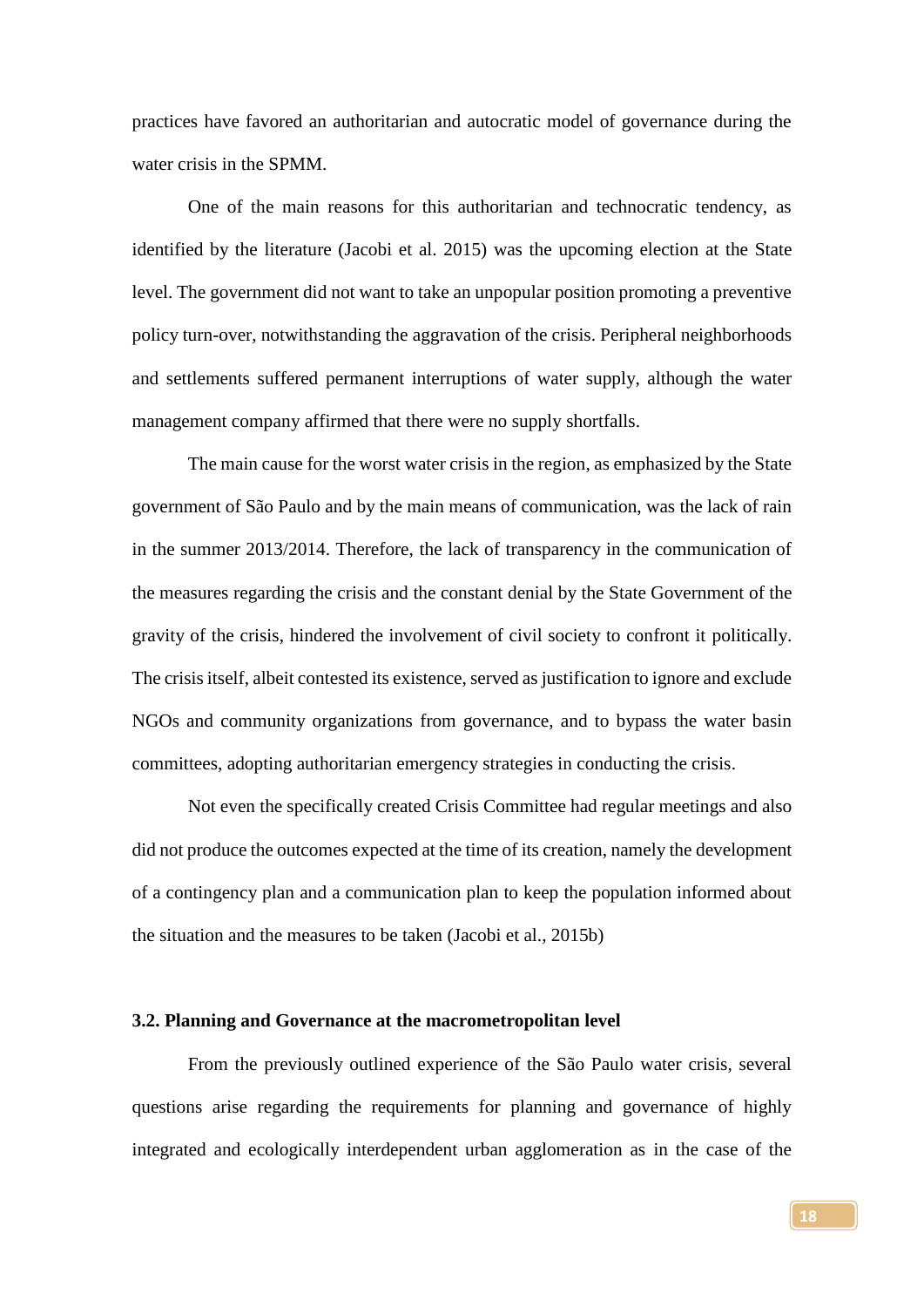SPMM: How to govern such highly connected territories through socioeconomic and ecosystemic flows? How to promote a governance system able to combine or mediate contrasting interests, and also to guarantee sustainable development? These supra-urban new scales (Brenner, 2018) have become increasingly connected, creating socioeconomic and ecological interdependencies. However, our existing institutions have not been designed to lead with these kinds of interdependent and interconnected territories, and the different responsibilities used to be fragmented across multiple agencies, departments, governments, very often lacking coordinating and mediating governance mechanisms.

The great cities of the world have expanded unprecedentedly their boundaries, maintaining a joint and flowing core, with areas of industry influence (Magalhães, 2008, Soja 2013, Lencioni 2005). In São Paulo, the urban process followed the same pattern. And the invention of the São Paulo's Macrometropolis, by the State Government, is a concrete example of planning driven by economic interests.

In 2014 the Government of São Paulo launched the Action Plan for the São Paulo Macrometropolis (AP). It is the first policy and planning instrument having in focus the macrometropolitan territory as specific planning unit. The "Action Plan of the São Paulo Macrometropolis 2013-2040" (AP-SPMM) was published in 2014 by EMPLASA (the planning company of the São Paulo State Government<sup>3</sup>), in order to support the formulation and implementation of public policies for the sustainable development of SPMM, with targets set by 2040 (EMPLASA 2014). The AP-SPMM is an overall planning instrument structured in four different publications: "SPMM Development Policy", "A Vision of the SPMM", "Scenarios and Challenges of the SPMM" and the "AP-SPMM Project Portfolio" (EMPLASA 2014).

**.** 

<sup>&</sup>lt;sup>3</sup> Recently, on May 15, 2019, the current governor of São Paulo passed a law at the Legislative Assembly to extinguish the planning company as part of his neoliberal state reform project.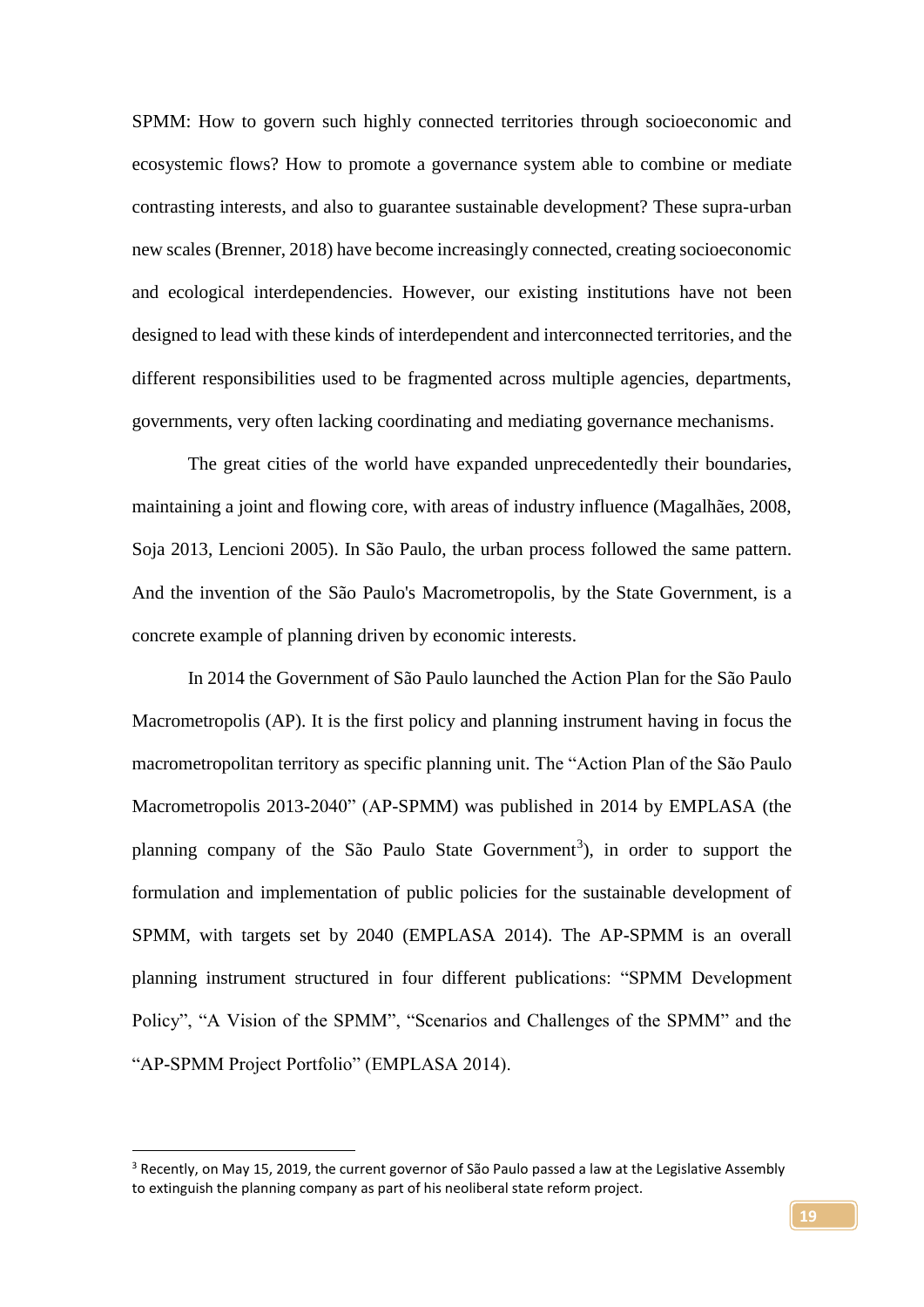The AP-SPMM is thus a guiding instrument for the elaboration and implementation of public policies and the creation of a new institutional arrangement considered necessary for the governance of the macrometropolitan territory. This analysis allows us to evaluate whether the existing proposals to govern this complex territory, plunged in uncertainties but already in an advanced process of metropolization in an environment of fragmented sectorial institutional arrangements, incorporate the necessary dimensions for the promotion of environmental governance.

The detailed reading of the four volumes of AP-SPMM revealed a strongly developmentalist orientation of the plan, although the discourse of sustainability is everpresent, as axes, vectors and projects, and as a general narrative. The prevailing view is of integration in favor of development and economic growth. The importance of ecosystem services is acknowledged, although its relevance to the well-being and quality of life is underscored. In general, this concept is mentioned as a means to guarantee the maintenance of the "environmental assets" and, as its consequence, to foster economic development (EMPLASA, 2014, vol2, p31).

There is recognition per se of the need to integrate the territory and traditional sectorial policies, and to establish multilevel and polycentric dialogues. This is demonstrated in the Strategic Vision of AP-SPMM, which aims "to formulate integrated public policies for the territory of the MMP and to involve the other levels of government, the private sector and society in the proposal and implementation of the actions and the metropolitan projects", specially regarding Climate Change and Water Security.

The greatest challenges of sanitation in the SPMM concern the public water supply, sewage and pollution control (EMPLASA 2014). The AP-SPMM argues that the SPMM is struggling with an increasing water demand, water scarcity, pollution of water sources and the depletion of its main water supply systems in the absence of adequate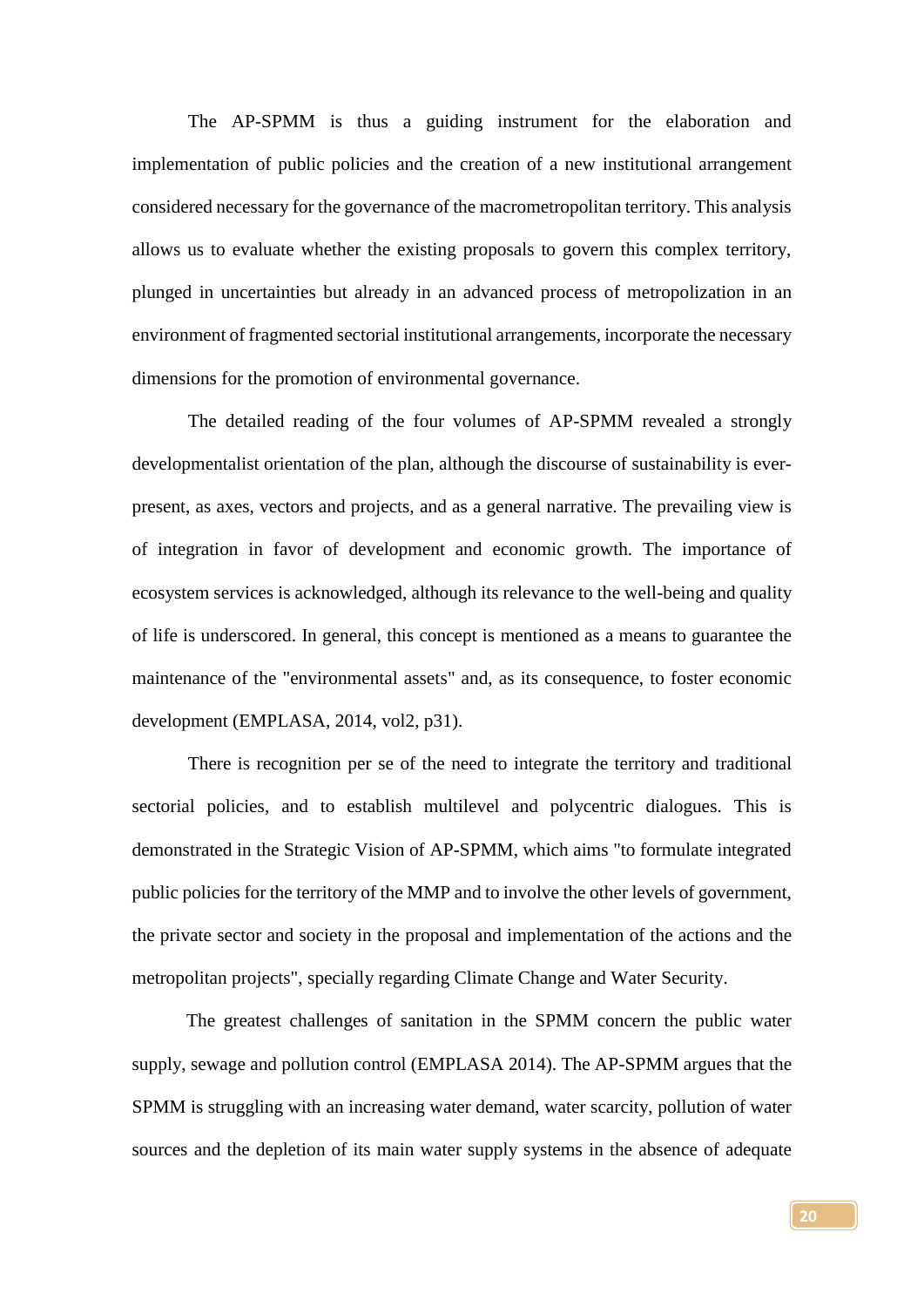water management measures, the water shortages could impose serious restrictions on regional development (EMPLASA 2014). The resolution of the conflicts surrounding water resources is a key requirement for the environmental sustainability of the SPMM (EMPLASA 2014).

The AP-SPMM states that the dumping of untreated or only partially treated wastewater is still a major cause of water pollution in the state of São Paulo (EMPLASA 2014). The report "Quality of Surface Water in the State of São Paulo in 2017", published in 2018 by the Environmental Company of the State of São Paulo (CETESB), shows that 85% of the urban population of SPMM is served by sewage collection, and 57% of the urban population of SPMM is served by treated sewage (CETESB 2018). The data available in the report shows that the Basic Sanitation Company of the State of Sao Paulo (SABESP) is the concessionaire responsible for basic sanitation of 63% of the municipalities that are part of the SPMM (CETESB 2018).

It is noteworthy that AP-SMMP is indeed a pioneer document not only in relation to the planning scale (Tavares, 2018), but also in assuming the discourse of decentralized actions, polycentric, multilevel and intersectoral governance. However, it fails, on the one hand, due to its limited, technocratic and rarely inclusive governance conceptions, and on the other, from the point of view of innovation, by not recognizing the central role of natural resources for a sustainable regional development project.

#### **4. Environmental governance of the SPMM – useful lessons for the Global South?**

Trying to apply the lessons learned from this short literature review, we could deduce for the case of environmental governance in metropolises in the Global South, and specifically for the São Paulo Macrometropolis, the following: although there are reasonable expectations regarding the importance of institutional diversification in line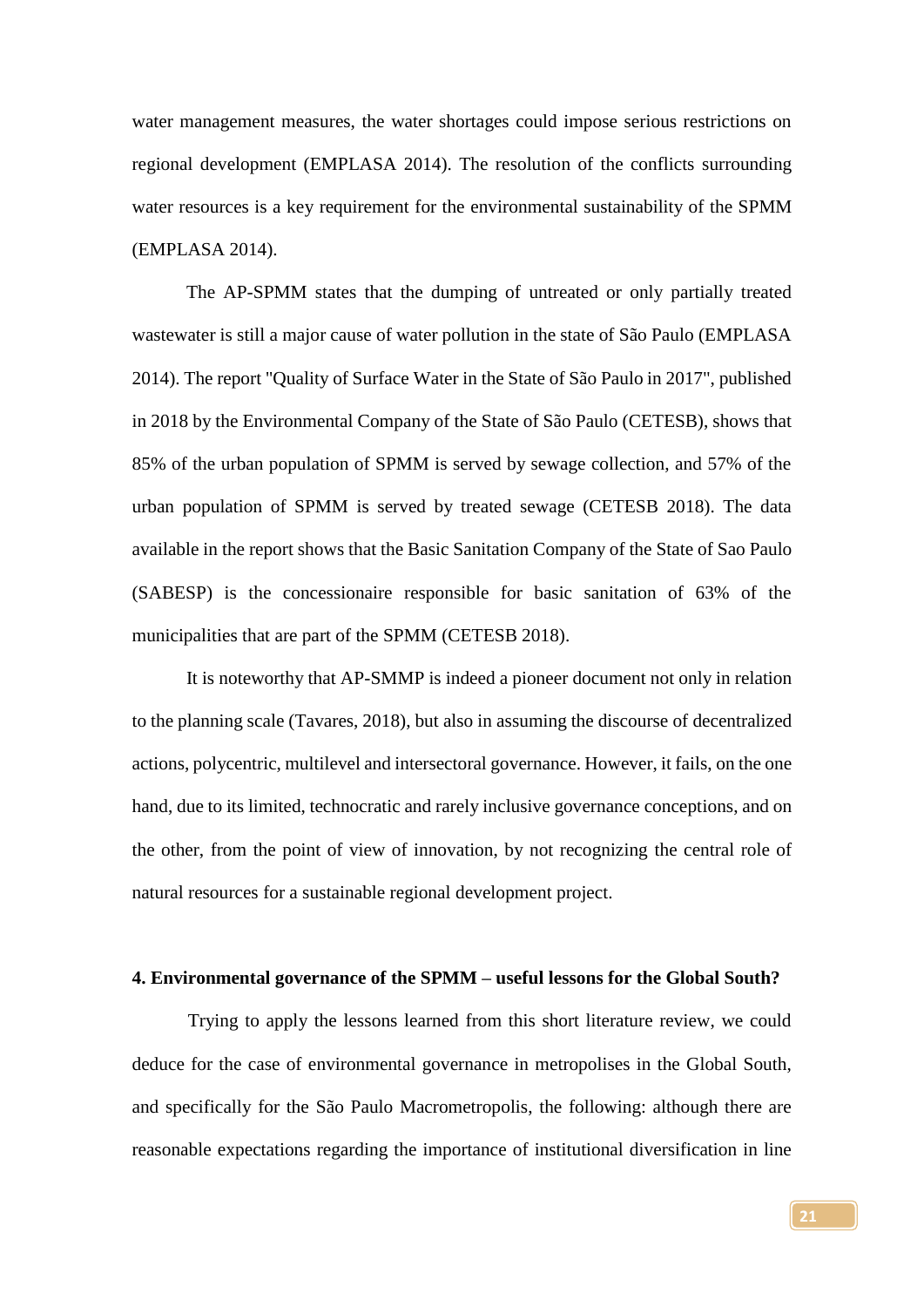with the fundamental principles of multilevel and polycentric governance, we have to recognize that the already existing severe socioeconomic conflicts (Torres and Ramos, 2019) in this vast urban agglomeration and the apparent aggravation of these conflicts being expected for the near future due to the worsened ecological crisis, particularly related to climate change, will require an enormous effort in upgrading our adaptive capacities. This not only applies to the improvement of the urban infrastructure and the restructuring of the urban economy in a sustainable manner, but, not less important, there is urgent need regarding the development of planning and governance mechanisms and political institutions, which allow for including de facto the "regional society" in decision-making processes about the development of the Macrometropolis, at least if we intent to preserve democracy in a context of increasing scarcity, societal conflicts, and climate change related risks.

Put in the perspective of the vast empirical research of the "Ostrom school" on experiences of common-pool resources governance, mostly carried out at the community level, we first and foremost have to recognize the different scale we are dealing with on a metropolitan or macro-metropolitan level in a Global South Metropolis as in the case of São Paulo. What unites the "communities of individuals" (Ostrom, 1990:1), the common interest of these communities to govern their commons in behalf of the collectivity, very often lacks in such complex institutional, social and economic settings as we find in the São Paulo Macrometropolis and in other metropolises of the Global South. Social, economic, and territorial inequality tends to hinder collective and consensual solutions related to the shared use of ecosystem resources. The prevalence of a developmentalist, growth-oriented, short-term profit seeking paradigm in the foral institutional governance regimes, as manifested for instance in the Action Plan for the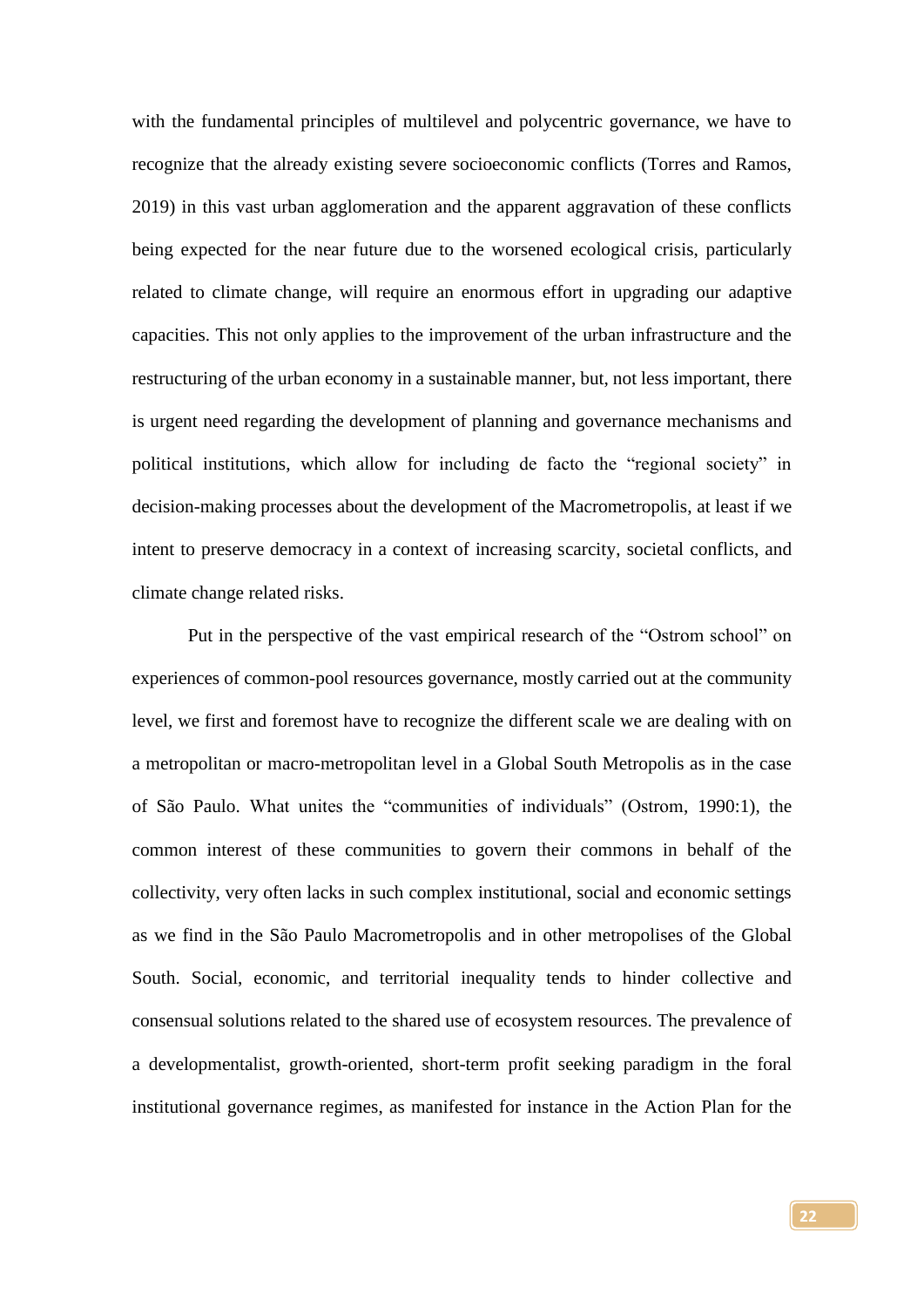SPMM, tends to suppress any communitarian bottom-up initiative trying to take control of common ecological resources.

Therefore, having in mind expectations regarding de facto transformational change in the Global South, there can't be any doubt of the necessity of a decisive intermediating role to be exercised by a democratically constituted State in view of the asymmetrical power relations that exist between the economic sector and the overall society, as well as within society itself. That is, improvements in this relation depend on the politicization of planning and governance (Randolph  $\&$  Frey, 2019), and on the creation of the global city region or the macro-metropolitan scale as a real political arena (Frey, 2019), open to the overall public, especially the generally marginalized interests in such governmental spheres, where these political disputes can be effectively fought out and resolved.

This doesn't mean that there are no opportunities for communities of individuals taking their fate into their own hands, struggling for improvements and the shared use of common goods in the macrometropolitan context. And many such efforts are taking place day by day in the cities of the Global South, albeit frequently in highly adversarial political and institutional conditions. However, more far-reaching changes depend on the confrontation of the asymmetrical power relations and the unequal and exploitative material conditions, and thus, on the capacity of local communities to access and change the overall power structures which define and limit their development opportunities on the local level. By that, citizens and local communities, civil society and social movements could and should become, step by step, more relevant agents of change within broader multilevel and polycentric governance arrangements. Much more research, however, is necessary in order to better understand if and how these kinds of interactions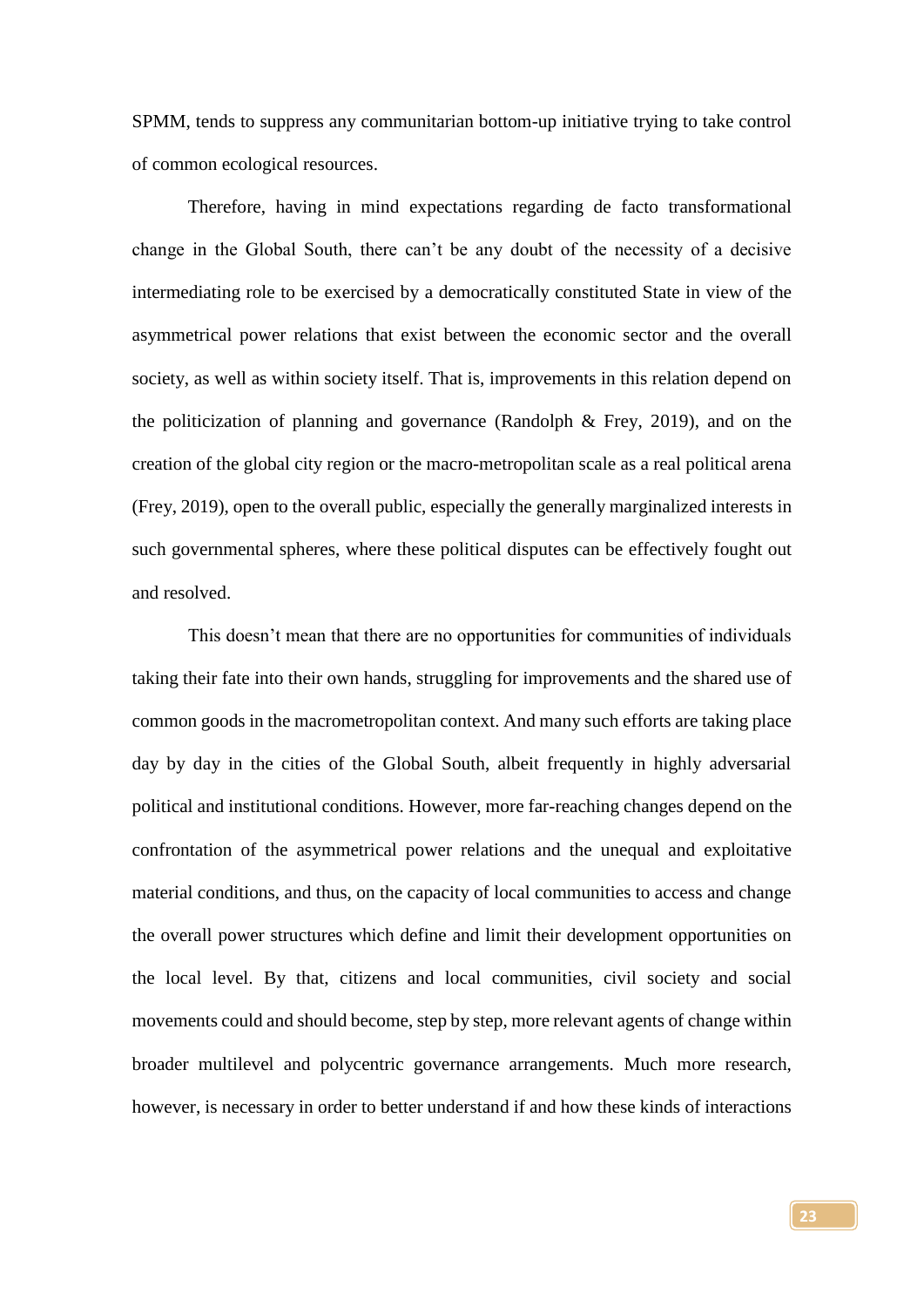between institutional and extra-institutional processes and struggles could indeed converge towards effective transformational change.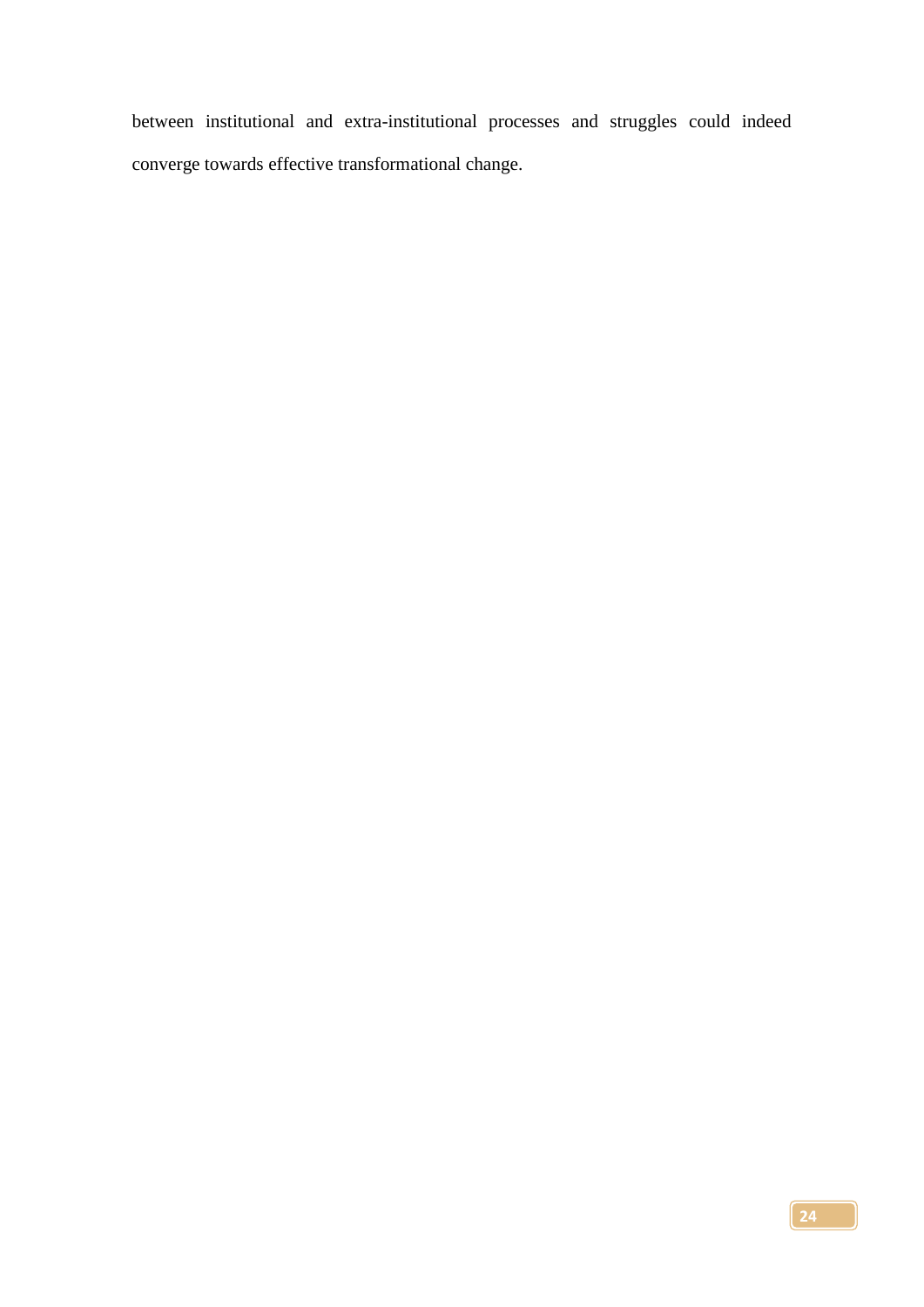### **References**

Andersson KP. Ostrom E. 2008. Analyzing decentralized resource regimes from a polycentric perspective. Policy Sci. 41:71-93.

Bache I. 2002. Multi-level governance in the European Union. In: Levi-Faur, D. (ed.). The Oxford Handbook of Governance. Oxford: Oxford University Press, p.628-641

Benz A. 2007. Multilevel governance. In: Benz, A. et al. Handbuch Governance. Theoretische Grundlagen und empirische Anwendungsfelder. Wiesbaden: Verlag für Sozialwissenschaften, 297-310.

Cetesb. 2018. Qualidade das águas interiores no estado de São Paulo 2017 - Apêndice C - Dados do saneamento básico dos municípios paulistas. São Paulo : CETESB, 2018

Cox M. G. Arnold, and S. Villamayor Tomás. 2010. A review of design principles for community-based natural resource management. Ecology and Society 15(4): 38.

Daniel, C. 2001. Autonomia municipal e as relações com os estados e a União. Federalismo na Alemanha e no Brasil. In: Hofmeister, W.; Brasiliense Carneiro, J.B. (eds.) Fundação Konrad Adenauer. São Paulo.

Davidson-Hunt, I. and F. Berkes. 2003. Learning as you journey: Anishinaabe perception of social-ecological environments and adaptive learning. Conservation Ecology 8(1): 5.

Derkzen, Marthe L.; Nagendra, Harini; Van Teeffelen, Astrid J.A.; Purushotham, Anusha; Verburg, Peter H. 2017. Shifts in ecosystem services in deprived urban areas: Understanding people's responses and consequences for well-being. Ecology and Society, volume 22, issue 1.

Emplasa. 2014. Plano de Ação da Macrometrópole Paulista 2013-2040. 1. ed. São Paulo. Emplasa, 2019. Macrometrópole Paulista. [www.emplasa.sp.gov.br/mmp](http://www.emplasa.sp.gov.br/mmp)

Folke, C., Hahn, T. Olsson, P., Norberg, J. 2005. ADAPTIVE GOVERNANCE OF SOCIAL-ECOLOGICAL SYSTEMS. Annual Review of Environment and Resources Vol. 30:441-473

Frey, K. 2019. Global City Region. In: Orum, Anthony M.. (Org.). The Wiley Blackwell Encyclopedia of Urban and Regional Studies. Wiley.

Giddens, Anthony. 1991. As conseqüências da modernidade /Anthony Giddens; tradução de Raul Fiker. - São. Paulo: Editora UNESP.

Haase, D.; Larondelle, N.; et alli. 2014. A quantitative Review of Urban Ecosystem Services Assessments: Concepts, Models, and Implementation. Ambio, 43:413-433.

Hardin, G. 1968. The tragedy of the commons. Science, 162: 1243-1248.

Heikkila T, Villamayor-Tomás, S, Garrick, D. 2018. Bringing polycentric systems into focus for environmental governance. 28(4): 207-211.

Hooghe, L.; Marks, G. 2003. Unraveling the central state, but how? Types of multi-level governance. American Political Science Review, 97:2, p. 233-243.

IPBES. 2018. Intergovernmental Science-Policy Platform on Biodiversity and Ecosystem Services.<https://www.ipbes.net/>

Jacobi, P., Torres, P., Gresse, E. 2019. Governing shallow waters: SDG 6 and water security in São Paulo. GWSI Series, UNESCO.

Kübler, D., Pagano, M.A. 2012. Urban politics as multilevel analysis. In: Moosberger, K. et al. (eds.). The Oxford Handbook of Urban Politics. Oxford: Oxford University Press, p. 114-129.

Lencioni, S. 2005. A Emergência de um Novo Fato Urbano de Caráter Metropolitano em São Paulo. Boletim Paulista de Geografia, São Paulo, v. 82, p. 45-64.

Lubell, M. 2013. Governing Institutional Complexity: The Ecology of Games Framework. Policy Studies Journal. Volume41, Issue3. Pages 537-559.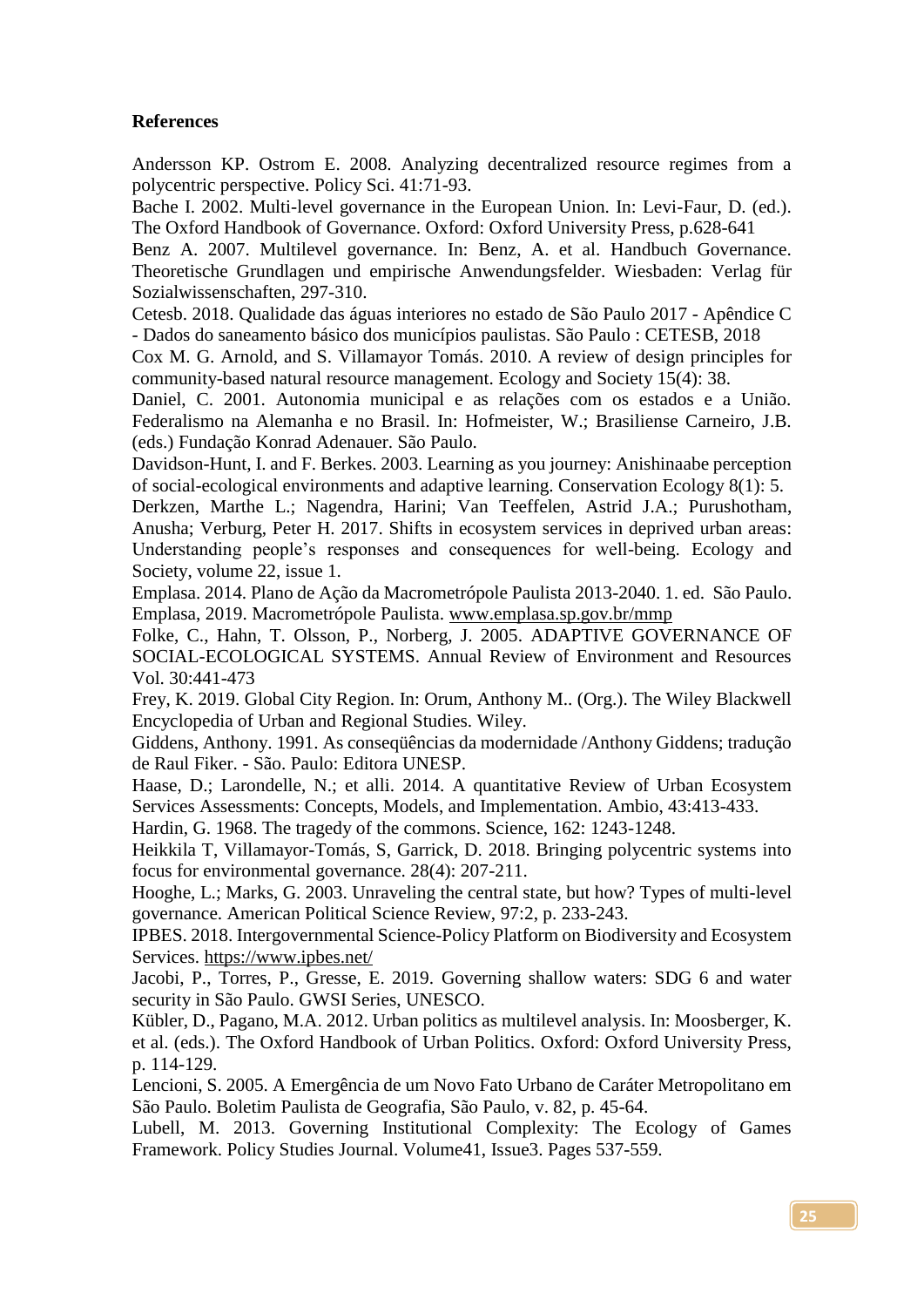Magalhães, F. N. C. 2008. Da metrópole à cidade-região: na direção de um novo arranjo espacial metropolitano?. Revista Brasileira de Estudos Urbanos e Regionais, [S.l.], v. 10, n. 2, p. 9, nov.

McCay, B. J. & Acheson, J. M. 1987. Human ecology of the commons. In: McCay, B. J. & Acheson, J. M. (eds.). The question of the commons: the culture and ecology of communal ressources. Tucson: The University of Arizona Press, pp.1-34.

McGinnis M.D., Ostrom E. 2012 Reflections on Vincent Ostrom, Public Administration and Polycentricity. Public Administration Review. 72(1): 15-25.

Marks, G. 1993. Structural policy and multi-level governance in the EC. In: Alan Cafruny and Glenda Rosenthal, eds., The state of the European community, New York: Lynne Rienner, p. 391-410.

MEA, 2005. United Nations.<https://www.millenniumassessment.org/en/index.html>

Mitchell-Weaver, C., Miller, D., & Deal, R. 2000. Multilevel Governance and Metropolitan Regionalism in the USA. Urban Studies, 37(5–6), 851–876.

MYERS, N. Mittermeier, R., Mittermeier, C. Fonseca, G., Kent, J. (2000). Biodiversity hotspots for conservation priorities. Naturevolume 403, pages 853–858.

Nagendra, Harini and Elinor, Ostrom. 2014. Applying the Social-Ecological System Framework to the Diagnosis of Urban Lake Commons in Bangalore, India. Ecology and Society, 19 (2). pp. 1-18. ISSN 1708-3087

Nagendra, H., Bai, X., Brondizio, E., Lwasa, S. 2018. The urban south and the predicament of global sustainability. Nature Sustainability volume 1, pages 341–349.

OECD. 2017. Multi-level governance reforms: overview of OECD countries experiences. OECD Multi-Level Governance Studies, OECD Publishing: Paris.

Ostrom, E. 1990. *Governing the commons: the evolution of institutions for collective action.* Cambridge University Press, Cambridge, UK.

. 2007. A diagnostic approach for going beyond panaceas. Proceedings of the National Academy of Sciences 104(39):15181-15187.

. 2009. A general framework for analyzing sustainability of social-ecological systems. Science 325(5939):419-422.

\_\_\_\_. 2010. A long polycentric journey. Annual Review of Political Science. 13:1-23.

\_\_\_\_. 2005. Understanding institutional diversity. Princeton, NJ: Princeton University Press.

Paavola, J. 2016. Multi-level environmental governance: exploring the economic explanations. Environmental Policy and Governance, 26, p. 143-154.

Pierre, J. (2011). The politics of urban governance. Houndsmill/New York: Palgrave McMillan.

Tavares, J. 2018. Formação da macrometrópole no Brasil: Construção teórica e conceituai de uma região de planejamento. EURE (Santiago), 44(133), 115-134.

TEEB, 2010.<http://www.teebweb.org/>

Ulrich, B. 2015. Emancipatory catastrophism: What does it mean to climate change and risk society?

Randolph, R., Frey, K. 2019. Planning and Governance: Towards Radical Political Approaches. In: Eraydin, A.; Frey, K. (eds.). Politics and Conflict in Governance and Planning. Theory and Praxis. New York: Routledge, 26-39.

Rezende C. H.; Ribeiro S. J. W. 2017. A expansão da macrometrópole e a criação de novas RMs: um novo rumo para a metropolização institucional no estado de São Paulo? Cadernos Metrópole, vol. 19, núm. 40, septiembre-diciembre, pp. 703-720

Santos, M. 2003. Por uma outra globalização: do pensamento único à consciência universal. 10. ed. Rio de Janeiro: Record. 174 p.